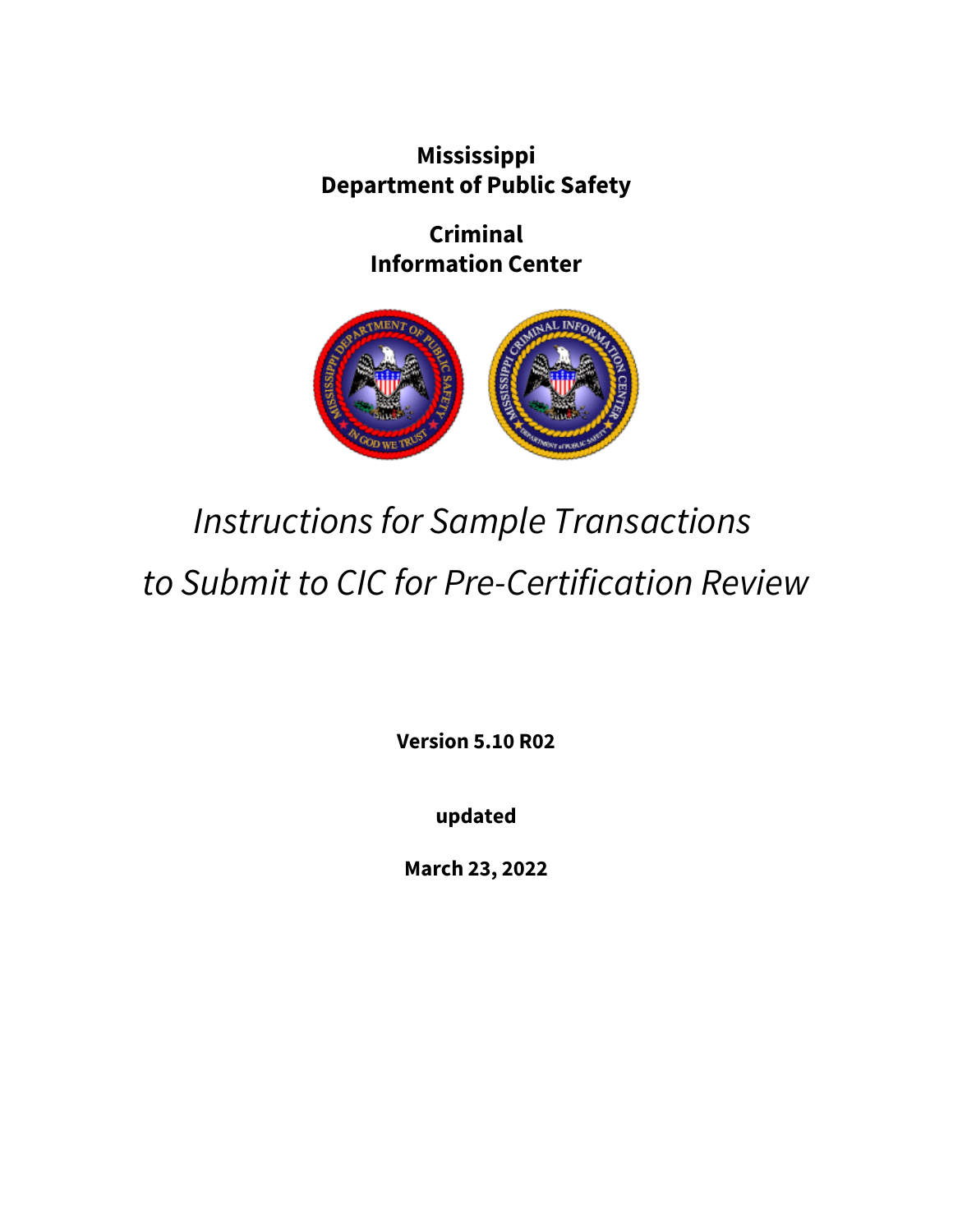## **TABLE OF CONTENTS**

| 2.1 |                                                                                                 |  |
|-----|-------------------------------------------------------------------------------------------------|--|
| 2.2 | SAMPLE TRANSACTION LIVEONE - CIVIL APPLICANT AGENCY - BILLABLE APPLICANT - FINGERPRINTS ONLY 3  |  |
| 2.3 | SAMPLE TRANSACTION LIVETWO - LAW ENFORCEMENT AGENCY - ARREST - FINGERPRINTS, FACIAL IMAGES AND  |  |
| 2.4 | SAMPLE TRANSACTION LIVETHREE - LAW ENFORCEMENT - ARREST - FINGERPRINTS, FACIAL IMAGES AND PALM  |  |
| 2.5 | SAMPLE TRANSACTION LIVEFOUR - LAW ENFORCEMENT AGENCY - ARREST - FINGERPRINTS, FACIAL IMAGES AND |  |
| 2.6 | SAMPLE TRANSACTION LIVEFIVE - LAW ENFORCEMENT - ARREST - FINGERPRINTS, FACIAL IMAGES AND PALM   |  |
| 2.7 | SAMPLE TRANSACTION LIVESIX - DEPARTMENT OF CORRECTIONS - DOC - FINGERPRINTS ONLY  15            |  |
| 2.8 | SAMPLE TRANSACTION LIVESEVEN - LAW ENFORCEMENT AGENCY - LAW ENFORCEMENT APPLICANT -             |  |
|     |                                                                                                 |  |
|     |                                                                                                 |  |
| 3.1 |                                                                                                 |  |
| 3.2 | SAMPLE TRANSACTION CARDONE - CIVIL APPLICANT AGENCY - BILLABLE APPLICANT - FINGERPRINTS ONLY 20 |  |
| 3.3 | SAMPLE TRANSACTION CARDTWO - LAW ENFORCEMENT AGENCY - ARREST - FINGERPRINTS, FACIAL IMAGES AND  |  |
|     |                                                                                                 |  |
| 4.1 |                                                                                                 |  |
| 4.2 |                                                                                                 |  |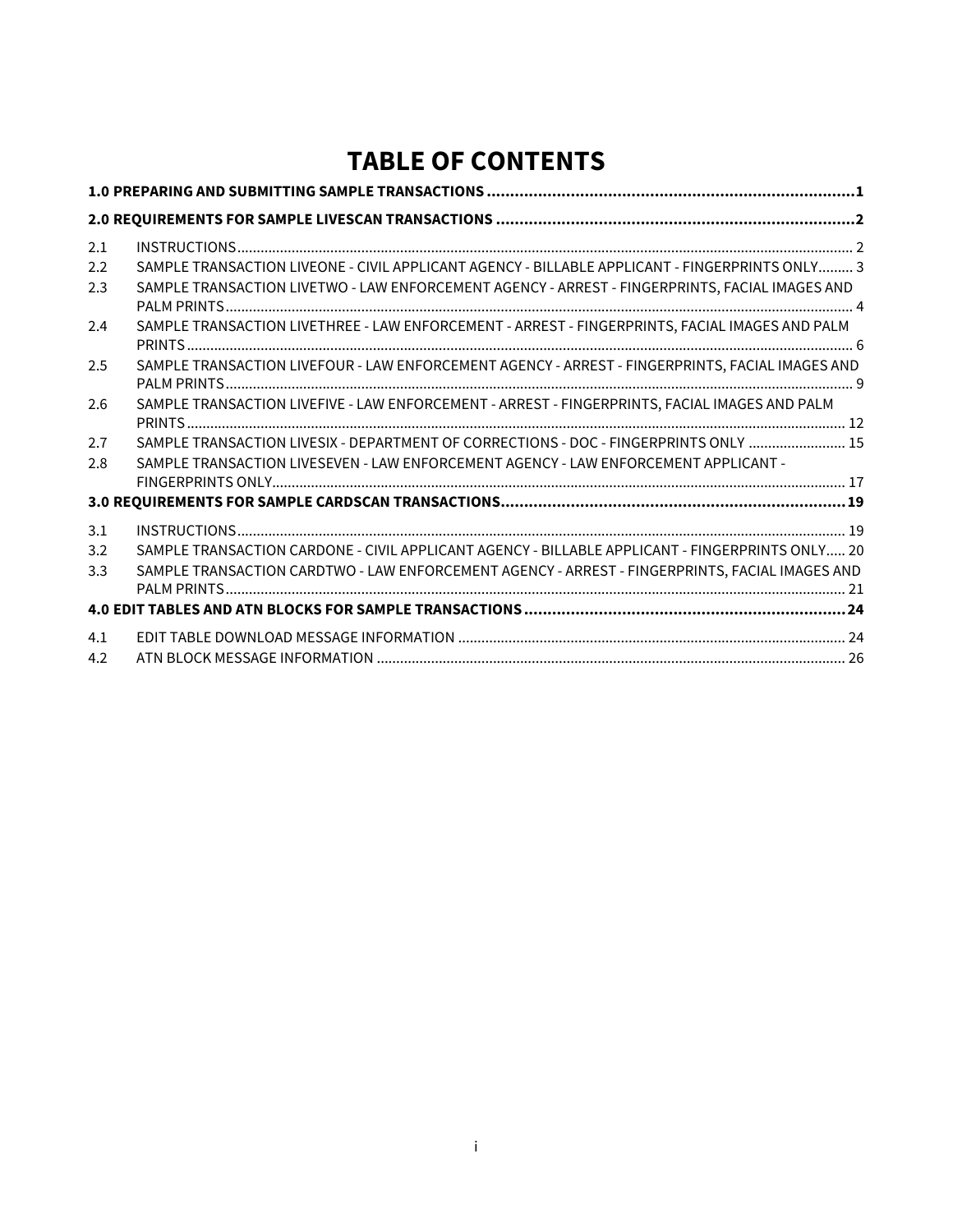### <span id="page-2-0"></span>**1.0 PREPARING AND SUBMITTING SAMPLE TRANSACTIONS**

The vendor must submit sample transactions, in accordance with this document, prior to scheduling tenprint and palm print certification at the CIC. **Contact CIC before sending the sample transactions.** At that time, the CIC will ask for information regarding the devices you will be certifying. After reviewing that, the CIC will send the files described under "Requirement for each sample live scan transaction" to the vendor.

These sample transactions are the first step of verifying that the vendor's livescan and cardscan software is compliant with the MCHS Tenprint Interface Control Document (ICD). If problems are detected in these sample transactions, the vendor will be able to correct the problems in their development environment.

CIC will review the transactions and provide feedback on any problems in the sample transactions. All problems must be corrected, and sample transactions must be resubmitted for review, before the certification is scheduled.

Each of the sample transactions must be created using the livescan user interface and livescan software that the vendor is certifying. This will help to identify problems related to compliance with the MCHS Interface Control Document so any problems can be corrected/tested in advance the formal certification testing at the CIC.

This package includes:

- Requirements for each sample transaction in this document.
- Edit Table Download Message to be used on livescan and cardscan separate file. At the end of this document are the table from the ICD that indicates which tables are to be used for which field(s) and instructions for using the edit table download message file.
- ATN Block Message to be used on livescan separate file. At the end of this document are instructions for using the ATN Block message file.
- Current version of ICD separate file.

If the vendor is certifying only a livescan, do not submit the sample transactions in Section 3.

If the vendor is certifying only a cardscan, contact the CIC for a revised set of sample transactions.

If vendor configuration does not include a camera, ignore the Type 10 facial image requirements in each sample transaction.

If vendor certifying only ten-print scanners, ignore the Type 15 palm print requirements in each sample transaction.

This document is for a vendor who is certifying for **all** Types of Agencies (see ICD Section 4.1).

- If vendor is not certifying for Department of Corrections, do not submit sample transaction Livesix.
- If vendor is certifying only for Civil Applicant Agencies, contact the CIC for a revised set of sample transactions.

Please contact the CIC with any questions regarding the instructions in this package.

Send the sample transactions to the CIC for review and feedback. Send one or more transactions in an email as follows:

- 1. Attach each sample transaction to an email in its own file. To identify which file contains which sample transaction, and to ensure the file name is unique, before attaching the file, name each file as follows: <Name of Sample Transaction>-<Date Sent to CIC in YYYYMMDD format> for example: "Liveone-20170331".
- 2. <u>In the body of the email</u>, provide the text of the subject line that corresponds to each sample transaction you include the email. (This is the text that would be in the subject line of the email if you submitted the transaction to MCHS.) Indicate which subject line goes with which sample transaction. For example: "Liveone: <subject line>". Please put this information in the body of the email you send to the CIC, don't put it in the subject line.

Note that these sample transactions are not the same as the test transactions described in the Tenprint Scanning Station Certification Test Procedures and the Palm Print Submission Certification Test Procedures.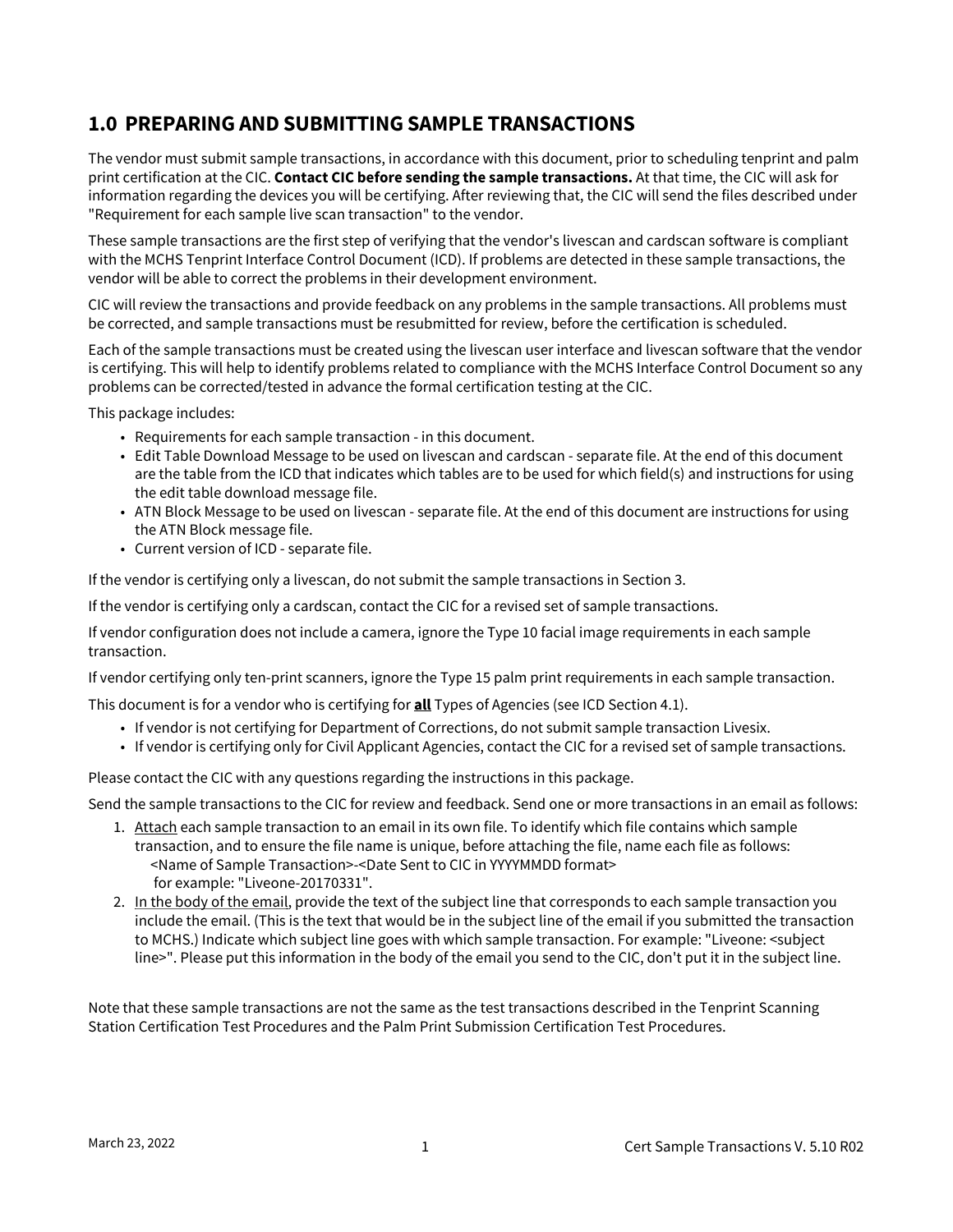## <span id="page-3-0"></span>**2.0 REQUIREMENTS FOR SAMPLE LIVESCAN TRANSACTIONS**

#### <span id="page-3-1"></span>**2.1 INSTRUCTIONS**

- 1. Before creating the sample transactions:
	- a. Configure the livescan as follows: Station id: lstest3 Station Id in email From line: Istest3 Print Agency ORI assigned to the livescan (for field 1.07): MSCERT954 Image Capture Equipment: set to the scanner you use to create sample transaction
	- b. Download/install the edit tables from the edit table download message included in this package.
	- c. Download/install the ATN blocks from the ATN Block message included in this package. If you use these ATN Blocks for testing, please reinitialize the livescan ATN Blocks before creating the sample transactions for submission to the CIC.
- 2. Use the livescan user interface for the livescan software you will be certifying to enter data and capture prints for each transaction. Preferably, use the tenprint-only and the palm print scanners that you will be certifying. Enter user-entered text in mixed case as indicated in each sample transaction.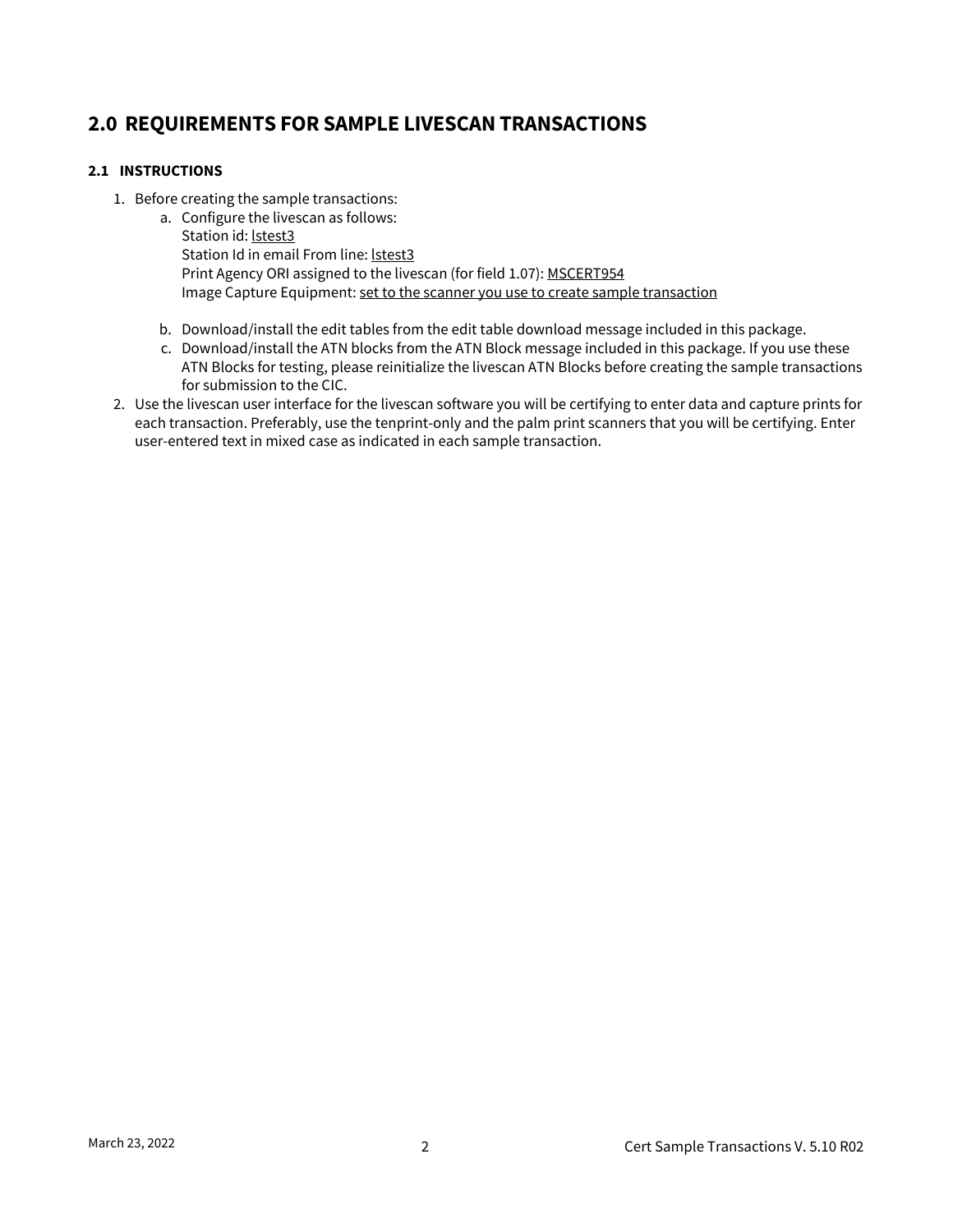#### <span id="page-4-0"></span>**2.2 SAMPLE TRANSACTION LIVEONE - CIVIL APPLICANT AGENCY - BILLABLE APPLICANT - FINGERPRINTS ONLY**

Type of Transaction: APP

Type 4 Fingerprints: All tenprint positions are printable

Type 10 Facial Images: None

Type 15 Palm Prints: None

Type 1 Fields:

Field 1.07 Print Agency ORI: from livescan configuration Field 1.08 Applicant ORI: <select value, other than MSCERT954, from edit table for this field> Field 1.09 TCN: standard TCN format (ICD Appendix A.1) Field 1.13 Domain Version: "MCHS" and value from Hair Color Edit Table entry (ICD Appendix A.1)

| <b>Type 2 Record Field</b>              | Value                                                                                             |
|-----------------------------------------|---------------------------------------------------------------------------------------------------|
| l2.018 Name                             |                                                                                                   |
| Last Name (0)                           | Adams                                                                                             |
| First Name (0)                          | Liveone                                                                                           |
| Middle Name (0)                         | (no data)                                                                                         |
| Name Suffix (0)                         | (no data)                                                                                         |
| l2.020 Place of Birth                   | <operator edit="" field="" for="" from="" selects="" table="" this="" value=""></operator>        |
| $\vert$ 2.022 Date of Birth $\vert$ (0) | 19850505                                                                                          |
| 2.024 Sex/Gender                        | <operator edit="" field="" for="" from="" selects="" table="" this="" value=""></operator>        |
| 2.205 Race                              | <operator edit="" field="" for="" from="" selects="" table="" this="" value=""></operator>        |
| 2.027 Height                            | 504                                                                                               |
| 2.029 Weight                            | 120                                                                                               |
| 2.031 Eye Color                         | <operator edit="" field="" for="" from="" selects="" table="" this="" value=""></operator>        |
| l2.032 Hair Color                       | <operator edit="" field="" for="" from="" selects="" table="" this="" value=""></operator>        |
| 2.037 Reason Fingerprinted              | <operator edit="" field="" for="" from="" selects="" table="" this="" value=""></operator>        |
| l2.038 Date Printed                     | <value by="" generated="" livescan=""></value>                                                    |
| 2.067 Image Capture Equipment           | <from configuration="" livescan=""></from>                                                        |
| 2.084 Amputated or Bandaged             | <as and="" fingerprints="" palm="" per="" prints="" required="" requirements<br="">above&gt;</as> |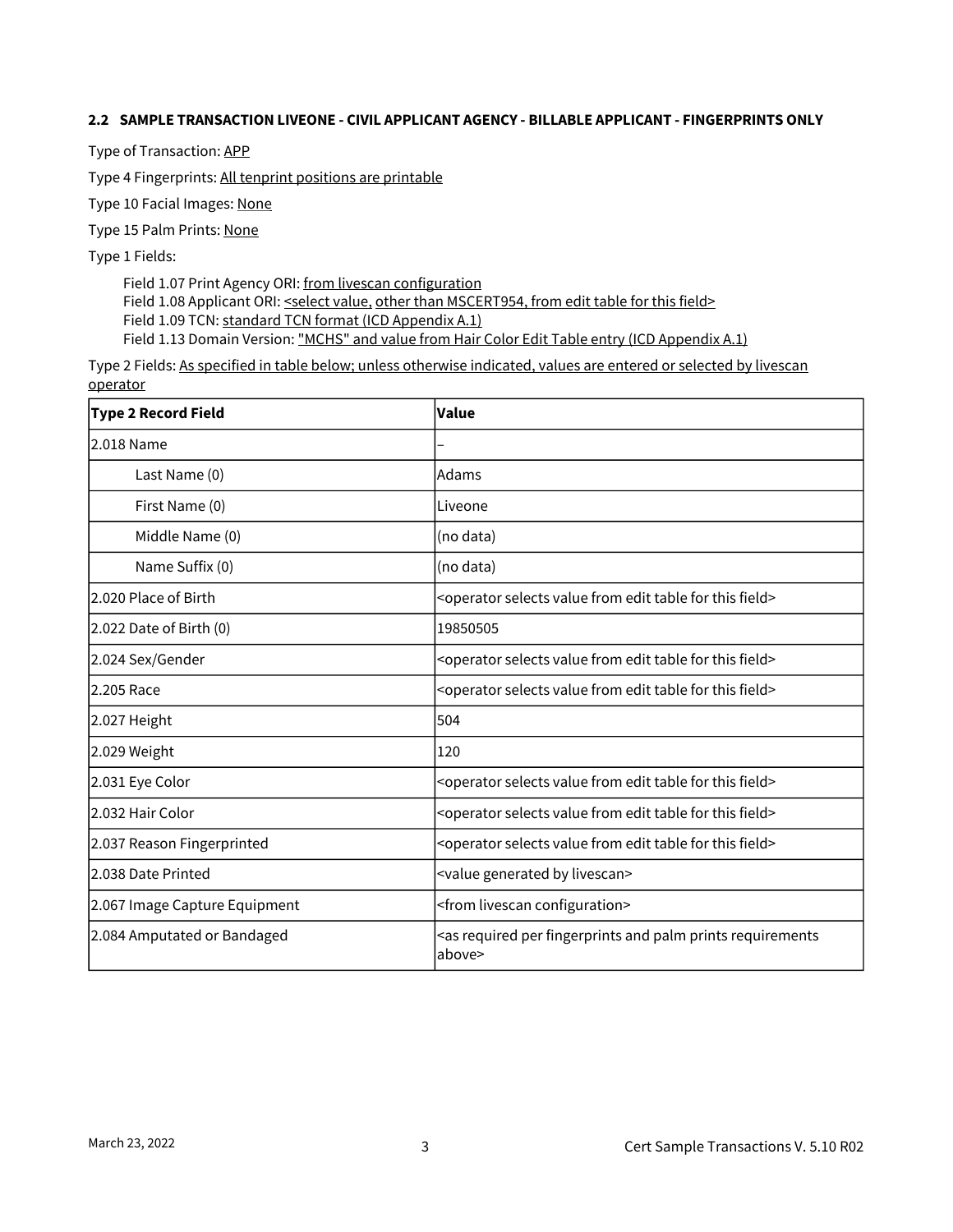#### <span id="page-5-0"></span>**2.3 SAMPLE TRANSACTION LIVETWO - LAW ENFORCEMENT AGENCY - ARREST - FINGERPRINTS, FACIAL IMAGES AND PALM PRINTS**

Type of Transaction: ARR

Type 4 Fingerprints: All tenprint positions are printable

Type 10 Facial Images: 1 frontal, left and right profiles optional

Type 15 Palm Prints: All palm print positions are printable

Type 1 Fields:

Field 1.07 Print Agency ORI: from livescan configuration Field 1.08 Arrest Agency ORI: from field 2.702 Field 1.09 TCN: standard TCN format (ICD Appendix A.1) Field 1.13 Domain Version: "MCHS" and value from Hair Color Edit Table entry (ICD Appendix A.1)

| <b>Type 2 Record Field</b>    | Value                                                                                             |
|-------------------------------|---------------------------------------------------------------------------------------------------|
| l2.018 Name                   |                                                                                                   |
| Last Name (0)                 | <b>Brown</b>                                                                                      |
| First Name (0)                | Livetwo                                                                                           |
| Middle Name (0)               | (no data)                                                                                         |
| Name Suffix (0)               | (no data)                                                                                         |
| 2.020 Place of Birth          | <operator edit="" field="" for="" from="" selects="" table="" this="" value=""></operator>        |
| 2.022 Date of Birth (0)       | 19850824                                                                                          |
| 2.024 Sex/Gender              | <operator edit="" field="" for="" from="" selects="" table="" this="" value=""></operator>        |
| l2.025 Race                   | <operator edit="" field="" for="" from="" selects="" table="" this="" value=""></operator>        |
| 2.027 Height                  | 601                                                                                               |
| 2.029 Weight                  | 200                                                                                               |
| 2.031 Eye Color               | <operator edit="" field="" for="" from="" selects="" table="" this="" value=""></operator>        |
| 2.032 Hair Color              | <operator edit="" field="" for="" from="" selects="" table="" this="" value=""></operator>        |
| 2.035 Palm Prints Available   | <operator edit="" field="" for="" from="" selects="" table="" this="" value=""></operator>        |
| l2.036 Photo Available        | <operator edit="" field="" for="" from="" selects="" table="" this="" value=""></operator>        |
| 2.038 Date Printed            | <value by="" generated="" livescan=""></value>                                                    |
| 2.045 Date of Arrest          | 20170324                                                                                          |
| 2.067 Image Capture Equipment | <from configuration="" livescan=""></from>                                                        |
| 2.084 Amputated or Bandaged   | <as and="" fingerprints="" palm="" per="" prints="" required="" requirements<br="">above&gt;</as> |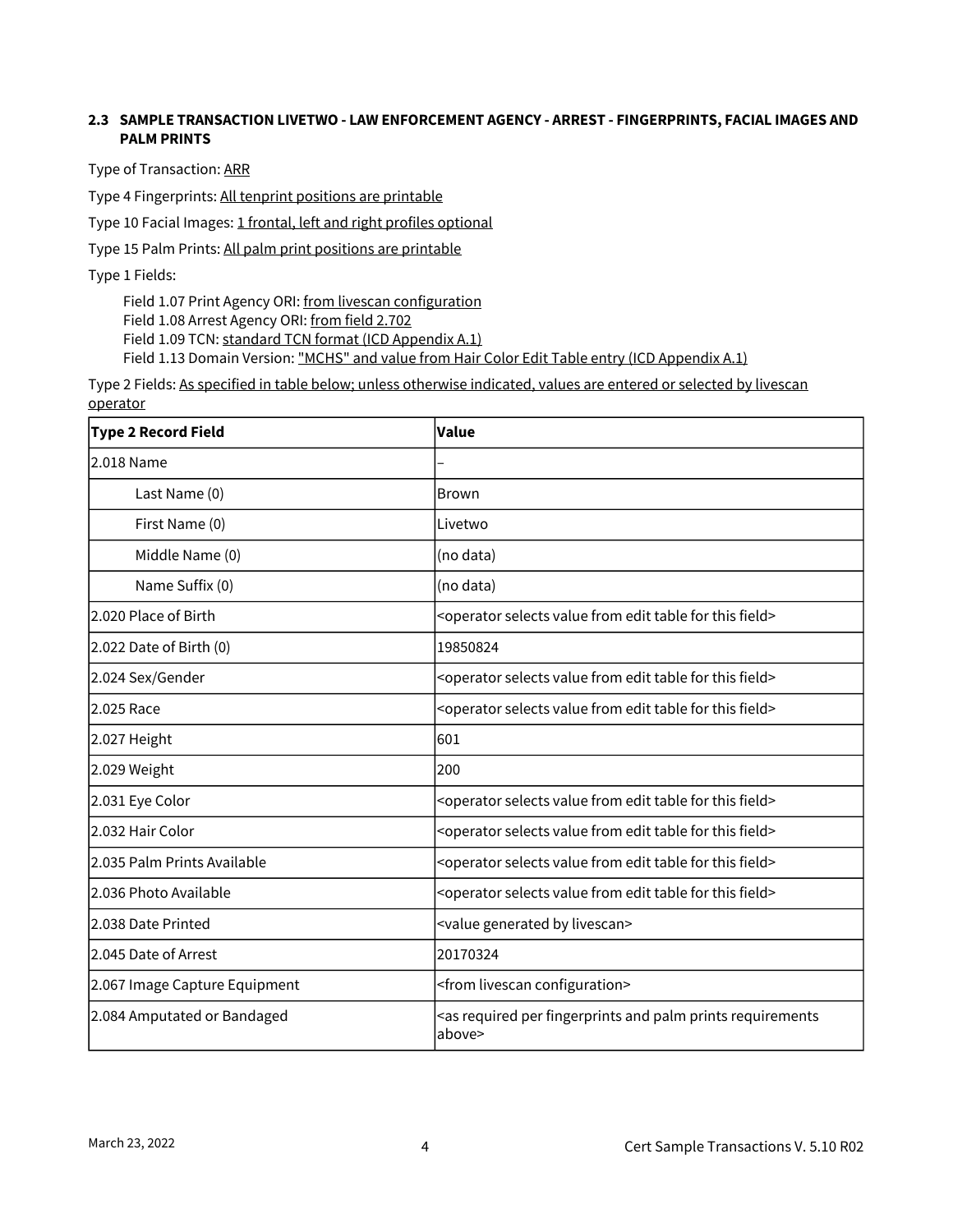| 2.701 Arrest Tracking # | <value -="" assigned="" atn="" block="" by="" from="" livescan="" message=""></value>      |
|-------------------------|--------------------------------------------------------------------------------------------|
| 2.702 Arrest Agency ORI | <operator edit="" field="" for="" from="" selects="" table="" this="" value=""></operator> |
| 2.704 Arrest Type       | <operator edit="" field="" for="" from="" selects="" table="" this="" value=""></operator> |
| 2.705 Arrest Charge Set |                                                                                            |
| Citation (0)            | <operator edit="" field="" for="" from="" selects="" table="" this="" value=""></operator> |
| Charge Description (0)  | (no data)                                                                                  |
| Supplement (0)          | (no data)                                                                                  |
| Severity (0)            | (no data)                                                                                  |
| $#$ Counts $(0)$        |                                                                                            |
| Date of Offense (0)     | 20150321                                                                                   |
| Action (0)              | <operator edit="" field="" for="" from="" selects="" table="" this="" value=""></operator> |
| Charge Remarks (0)      | (no data)                                                                                  |

| <b>Type 10 Record:</b>            | Livescan only                                                                                                                                                  |
|-----------------------------------|----------------------------------------------------------------------------------------------------------------------------------------------------------------|
| 10.026 Subject Facial Description | for SAP less than 40, do not fill out. For SAP 40 and above, enter<br>NEUTRAL for one of the values. Other values for this field may<br>additionally be added. |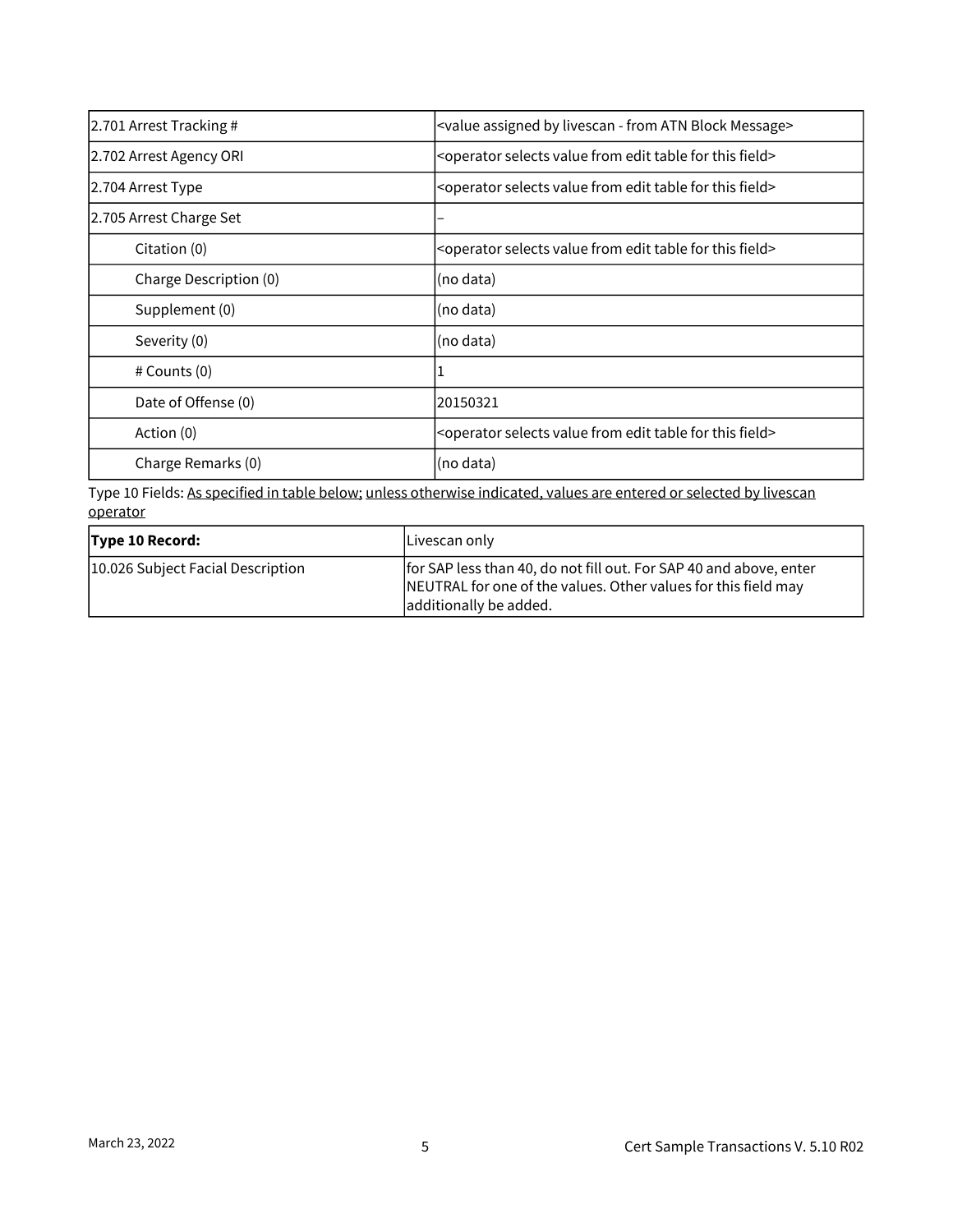#### <span id="page-7-0"></span>**2.4 SAMPLE TRANSACTION LIVETHREE - LAW ENFORCEMENT - ARREST - FINGERPRINTS, FACIAL IMAGES AND PALM PRINTS**

Type of Transaction: ARR

Type 4 Fingerprints: All fingers on left hand are unprintable; all fingers on right hand are printable

Type 10 Facial Images: 1 frontal, left and right profiles optional

Type 15 Palm Prints: Left upper and lower and writer's palm positions are unprintable; all palm positions on right hand are printable

Type 1 Fields:

Field 1.07 Print Agency ORI: from livescan configuration Field 1.08 Arrest Agency ORI: from field 2.702 Field 1.09 TCN: standard TCN format (ICD Appendix A.1)

Field 1.13 Domain Version: "MCHS" and value from Hair Color Edit Table entry (ICD Appendix A.1)

| Type 2 Record Field             | Value                                                                                      |
|---------------------------------|--------------------------------------------------------------------------------------------|
| l2.018 Name                     |                                                                                            |
| Last Name (0)                   | Collins                                                                                    |
| First Name (0)                  | Livethree                                                                                  |
| Middle Name (0)                 | (no data)                                                                                  |
| Name Suffix (0)                 | (no data)                                                                                  |
| 2.020 Place of Birth            | <operator edit="" field="" for="" from="" selects="" table="" this="" value=""></operator> |
| 2.022 Date of Birth (0)         | 19800831                                                                                   |
| 2.024 Sex/Gender                | <operator edit="" field="" for="" from="" selects="" table="" this="" value=""></operator> |
| l2.025 Race                     | <operator edit="" field="" for="" from="" selects="" table="" this="" value=""></operator> |
| 2.026 Scars, Marks, and Tattoos |                                                                                            |
| SMT Code (0)                    | <operator edit="" field="" for="" from="" selects="" table="" this="" value=""></operator> |
| SMT Description (0)             | Helmet                                                                                     |
| SMT Code (1)                    | <operator edit="" field="" for="" from="" selects="" table="" this="" value=""></operator> |
| SMT Description (1)             | (no data)                                                                                  |
| 2.027 Height                    | 507                                                                                        |
| 2.029 Weight                    | 130                                                                                        |
| 2.031 Eye Color                 | <operator edit="" field="" for="" from="" selects="" table="" this="" value=""></operator> |
| l2.032 Hair Color               | <operator edit="" field="" for="" from="" selects="" table="" this="" value=""></operator> |
| 2.035 Palm Prints Available     | <operator edit="" field="" for="" from="" selects="" table="" this="" value=""></operator> |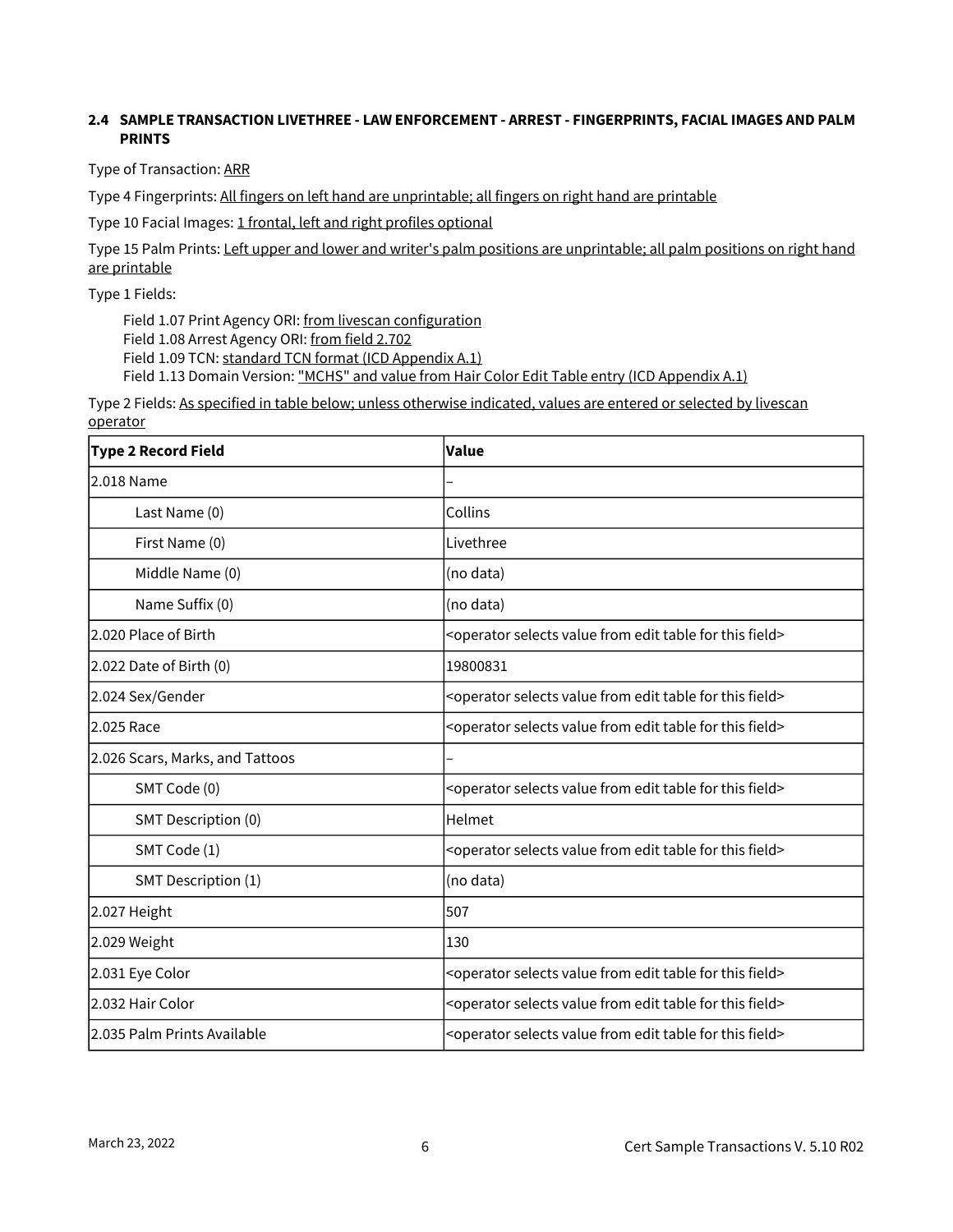| 2.036 Photo Available         | <operator edit="" field="" for="" from="" selects="" table="" this="" value=""></operator>        |
|-------------------------------|---------------------------------------------------------------------------------------------------|
| 2.038 Date Printed            | <value by="" generated="" livescan=""></value>                                                    |
| 2.039 Employment              |                                                                                                   |
| Occupation (0)                | Cashier                                                                                           |
| Employer Name (0)             | Road Side                                                                                         |
| Employer Address 1 (0)        | 301 Hwy 47                                                                                        |
| Employer Address 2 (0)        | Riverville, MS 22244                                                                              |
| Employer Address 3 (0)        | (no data)                                                                                         |
| 2.041 Residence               |                                                                                                   |
| Residence Address 1 (0)       | 1111 Williams Rd                                                                                  |
| Residence Address 2 (0)       | (no data)                                                                                         |
| Residence Address 3 (0)       | Martinville, MS                                                                                   |
| 2.045 Date of Arrest          | 20160405                                                                                          |
| 2.067 Image Capture Equipment | <from configuration="" livescan=""></from>                                                        |
| 2.084 Amputated or Bandaged   | <as and="" fingerprints="" palm="" per="" prints="" required="" requirements<br="">above&gt;</as> |
| 2.701 Arrest Tracking #       | <value -="" assigned="" atn="" block="" by="" from="" livescan="" message=""></value>             |
| 2.702 Arrest Agency ORI       | <operator edit="" field="" for="" from="" selects="" table="" this="" value=""></operator>        |
| 2.704 Arrest Type             | <operator edit="" field="" for="" from="" selects="" table="" this="" value=""></operator>        |
| 2.705 Arrest Charge Set       |                                                                                                   |
| Citation (0)                  | <operator edit="" field="" for="" from="" selects="" table="" this="" value=""></operator>        |
| Charge Description (0)        | This is the operator's description.                                                               |
| Supplement (0)                | (no data)                                                                                         |
| Severity (0)                  | (no data)                                                                                         |
| # Counts (0)                  | 2                                                                                                 |
| Date of Offense (0)           | 20120401                                                                                          |
| Action (0)                    | <operator edit="" field="" for="" from="" selects="" table="" this="" value=""></operator>        |
| Charge Remarks (0)            | (no data)                                                                                         |
| Citation (1)                  | <operator edit="" field="" for="" from="" selects="" table="" this="" value=""></operator>        |
| Charge Description (1)        | (no data)                                                                                         |
| Supplement (1)                | (no data)                                                                                         |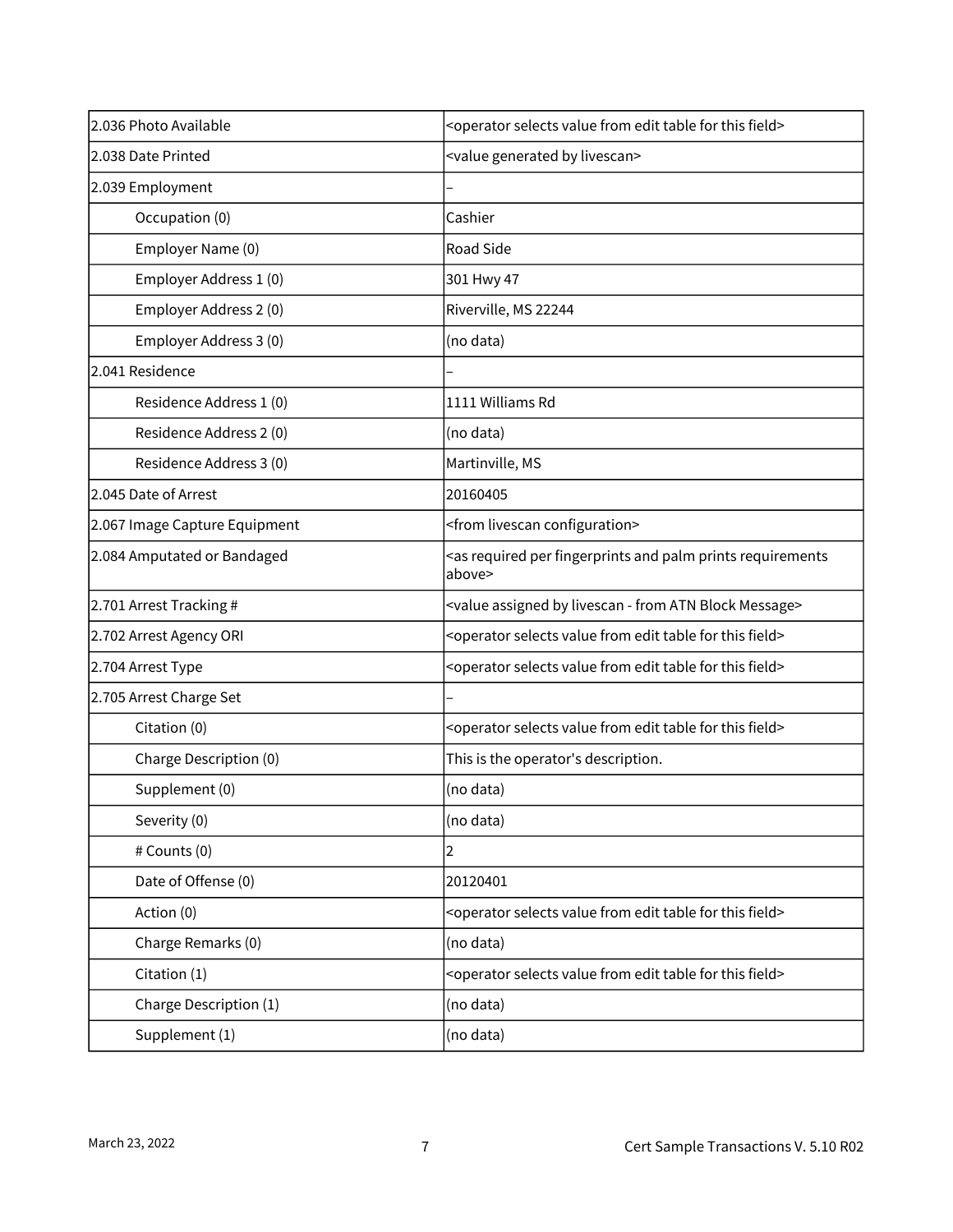| Severity (1)        | <operator edit="" field="" for="" from="" selects="" table="" this="" value=""></operator> |
|---------------------|--------------------------------------------------------------------------------------------|
| $#$ Counts $(1)$    |                                                                                            |
| Date of Offense (1) | 20120401                                                                                   |
| Action (1)          | <operator edit="" field="" for="" from="" selects="" table="" this="" value=""></operator> |
| Charge Remarks (1)  | (no data)                                                                                  |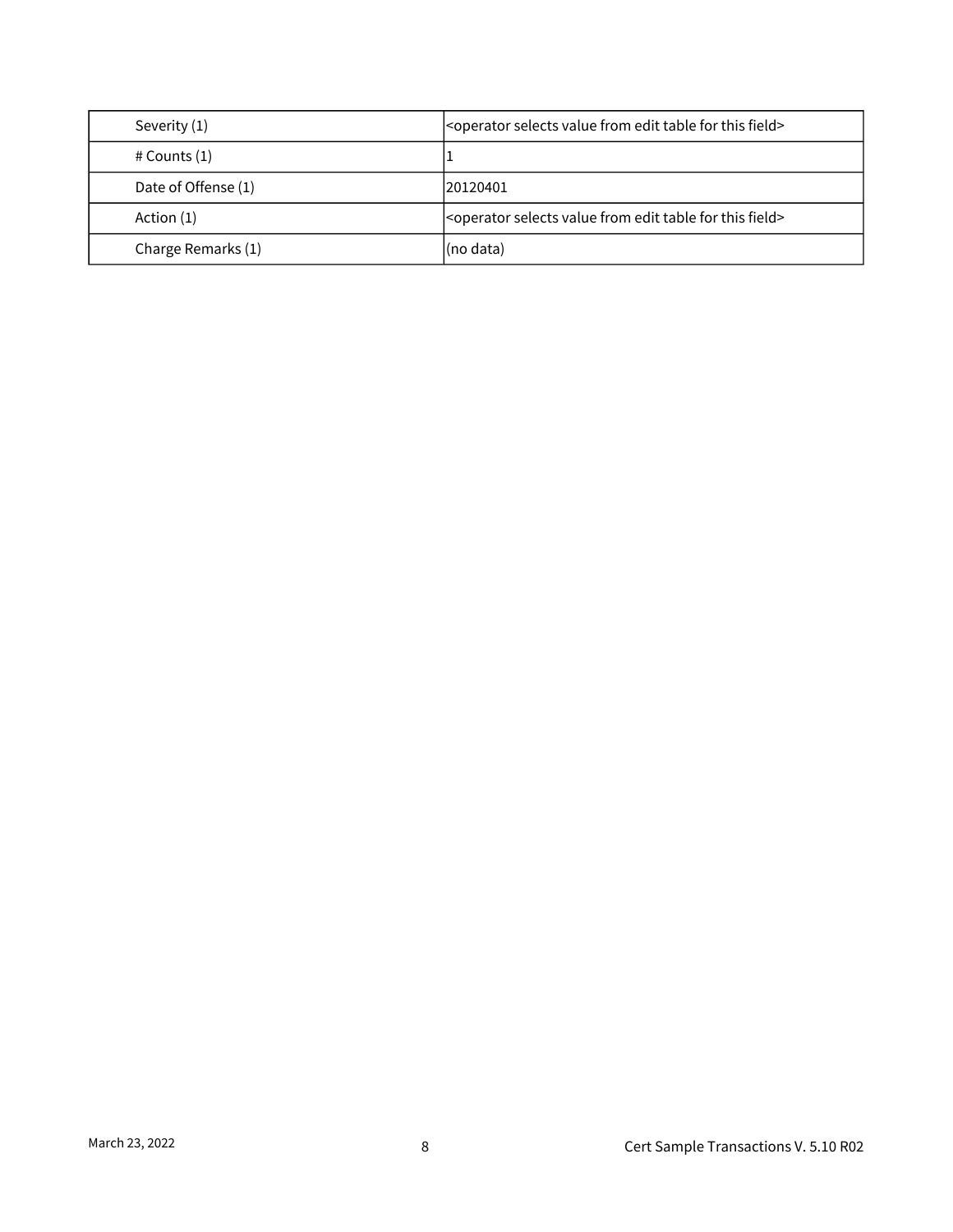#### <span id="page-10-0"></span>**2.5 SAMPLE TRANSACTION LIVEFOUR - LAW ENFORCEMENT AGENCY - ARREST - FINGERPRINTS, FACIAL IMAGES AND PALM PRINTS**

Type of Transaction: ARR

Type 4 Fingerprints: Unprintable little finger on left hand; all other positions are printable

Type 10 Facial Images: 1 frontal, left and right profiles optional

Type 15 Palm Prints: All palm positions are printable

Type 1 Fields:

Field 1.07 Print Agency ORI: from livescan configuration Field 1.08 Arrest Agency ORI: from field 2.702 Field 1.09 TCN: standard TCN format (ICD Appendix A.1) Field 1.13 Domain Version: "MCHS" and value from Hair Color Edit Table entry (ICD Appendix A.1)

| <b>Type 2 Record Field</b>      | Value                                                                                      |
|---------------------------------|--------------------------------------------------------------------------------------------|
| 2.009 Originating Agency Case # | Case 001                                                                                   |
| 2.016 Social Security # (0)     | 223456799                                                                                  |
| $2.017$ Miscellaneous Id # (0)  |                                                                                            |
| Misc $Id$ # Type $(0)$          | <operator edit="" field="" for="" from="" selects="" table="" this="" value=""></operator> |
| Misc Id # Value                 | 11122233                                                                                   |
| 2.018 Name                      |                                                                                            |
| Last Name (0)                   | Davis                                                                                      |
| First Name (0)                  | Livefour                                                                                   |
| Middle Name (0)                 | (no data)                                                                                  |
| Name Suffix (0)                 | <operator edit="" field="" for="" from="" selects="" table="" this="" value=""></operator> |
| 2.020 Place of Birth            | <operator edit="" field="" for="" from="" selects="" table="" this="" value=""></operator> |
| 2.021 Country of Citizenship    | <operator edit="" field="" for="" from="" selects="" table="" this="" value=""></operator> |
| $2.022$ Date of Birth $(0)$     | 19720615                                                                                   |
| 2.024 Sex/Gender                | <operator edit="" field="" for="" from="" selects="" table="" this="" value=""></operator> |
| 2.025 Race                      | <operator edit="" field="" for="" from="" selects="" table="" this="" value=""></operator> |
| 2.026 Scars, Marks, and Tattoos |                                                                                            |
| SMT Code (0)                    | <operator edit="" field="" for="" from="" selects="" table="" this="" value=""></operator> |
| SMT Description (0)             | Red rose                                                                                   |
| 2.027 Height                    | 510                                                                                        |
| 2.029 Weight                    | 175                                                                                        |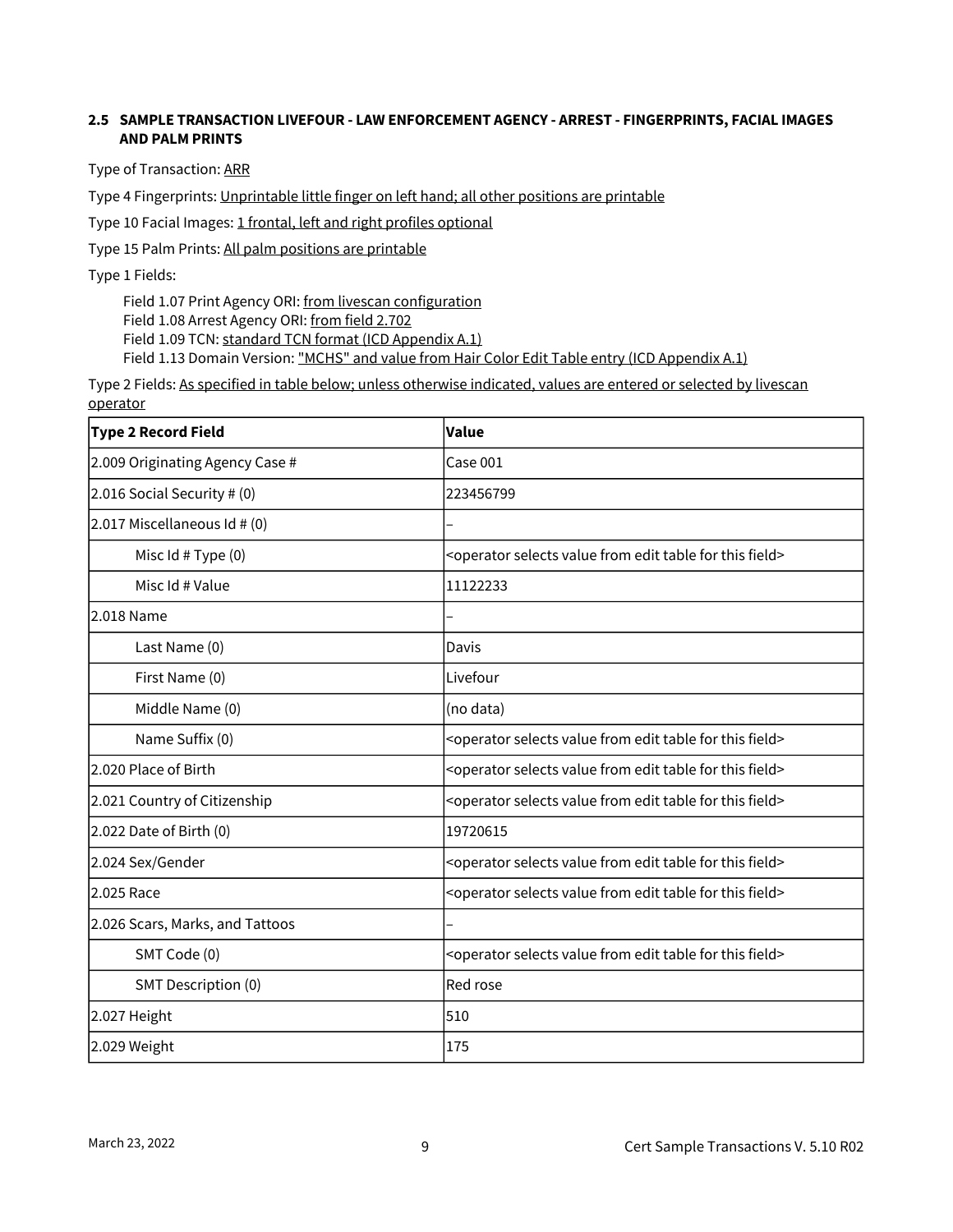| 2.031 Eye Color               | <operator edit="" field="" for="" from="" selects="" table="" this="" value=""></operator>        |
|-------------------------------|---------------------------------------------------------------------------------------------------|
| 2.032 Hair Color              | <operator edit="" field="" for="" from="" selects="" table="" this="" value=""></operator>        |
| 2.035 Palm Prints Available   | <operator edit="" field="" for="" from="" selects="" table="" this="" value=""></operator>        |
| 2.036 Photo Available         | <operator edit="" field="" for="" from="" selects="" table="" this="" value=""></operator>        |
| 2.038 Date Printed            | <value by="" generated="" livescan=""></value>                                                    |
| 2.039 Employment              |                                                                                                   |
| Occupation (0)                | <b>Builder</b>                                                                                    |
| Employer Name (0)             | Reynolds Corp.                                                                                    |
| Employer Address 1 (0)        | 111 Main, Green, NY 11333                                                                         |
| Employer Address 2 (0)        | (no data)                                                                                         |
| Employer Address 3 (0)        | (no data)                                                                                         |
| 2.041 Residence               |                                                                                                   |
| Residence Address 1 (0)       | 234 River St                                                                                      |
| Residence Address 2 (0)       | (no data)                                                                                         |
| Residence Address 3 (0)       | Roseville, UT                                                                                     |
| 2.045 Date of Arrest          | 20160224                                                                                          |
| 2.056 Caution Comments        | Escape artist                                                                                     |
| 2.067 Image Capture Equipment | <from configuration="" livescan=""></from>                                                        |
| 2.084 Amputated or Bandaged   | <as and="" fingerprints="" palm="" per="" prints="" required="" requirements<br="">above&gt;</as> |
| 2.701 Arrest Tracking #       | <value -="" assigned="" atn="" block="" by="" from="" livescan="" message=""></value>             |
| 2.702 Arrest Agency ORI       | <operator edit="" field="" for="" from="" selects="" table="" this="" value=""></operator>        |
| 2.703 Drivers License         |                                                                                                   |
| Driver's License State (0)    | <operator edit="" field="" for="" from="" selects="" table="" this="" value=""></operator>        |
| Driver's License # (0)        | MX-345                                                                                            |
| 2.704 Arrest Type             | <operator edit="" field="" for="" from="" selects="" table="" this="" value=""></operator>        |
| 2.705 Arrest Charge Set       |                                                                                                   |
| Citation (0)                  | <operator edit="" field="" for="" from="" selects="" table="" this="" value=""></operator>        |
| Charge Description (0)        | Charge Description for charge A                                                                   |
| Supplement (0)                | <operator edit="" field="" for="" from="" selects="" table="" this="" value=""></operator>        |
| Severity (0)                  | <operator edit="" field="" for="" from="" selects="" table="" this="" value=""></operator>        |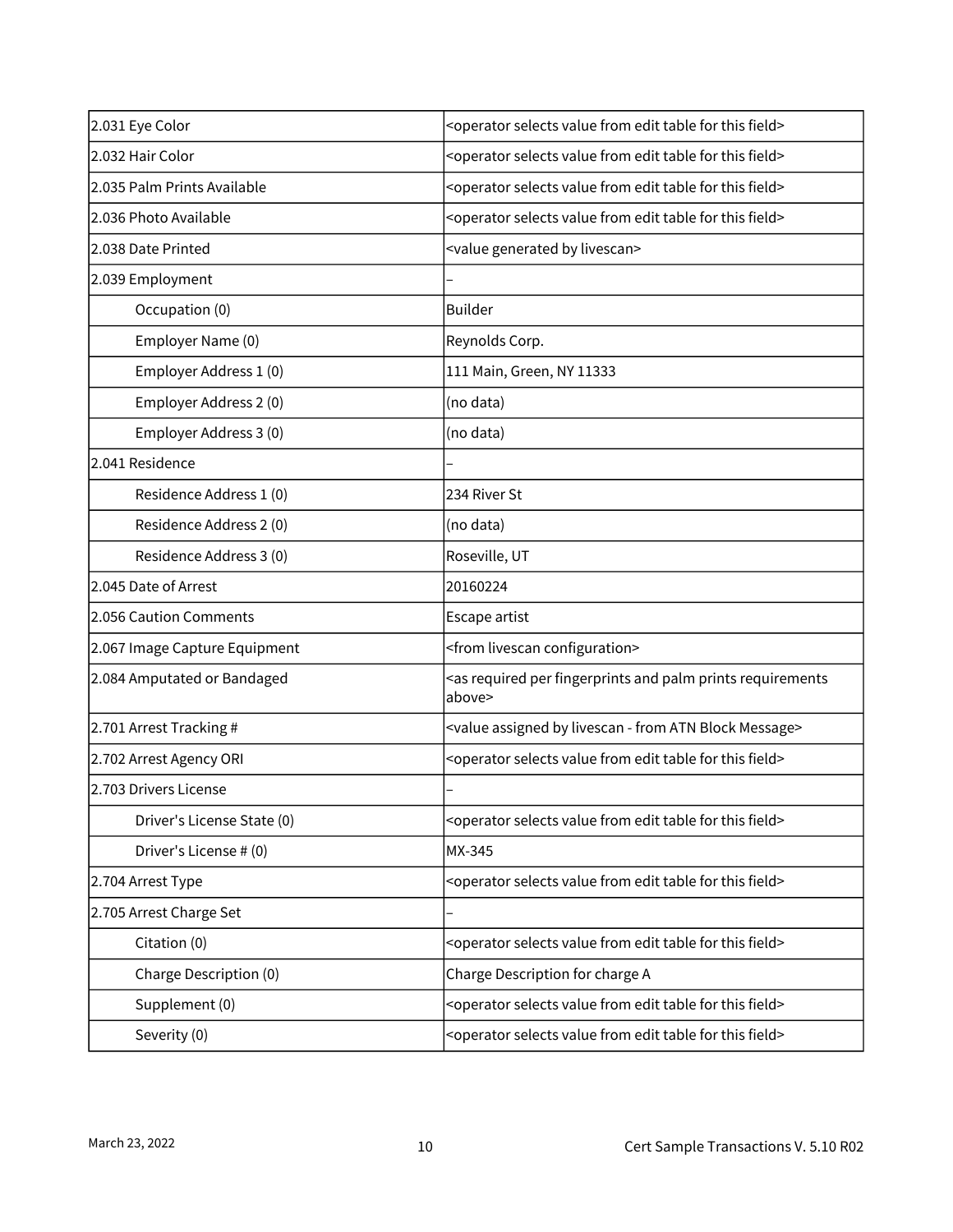| # Counts (0)        |                                                                                            |
|---------------------|--------------------------------------------------------------------------------------------|
| Date of Offense (0) | 120160223                                                                                  |
| Action (0)          | <operator edit="" field="" for="" from="" selects="" table="" this="" value=""></operator> |
| Charge Remarks (0)  | (no data)                                                                                  |

Note regarding Employment and Residence addresses: The test data may indicate "empty" fields between two populated fields - e.g. Address1 and Address 3 populated, but not Address 2. The purpose of the test data is to ensure that invalid separator situations do not occur. If scanning station software does not allow empty address lines, this is OK. Include an explanation of this in your email when you send the sample transactions.

| Type 10 Record:                   | Livescan only                                                                                                                                                  |
|-----------------------------------|----------------------------------------------------------------------------------------------------------------------------------------------------------------|
| 10.026 Subject Facial Description | for SAP less than 40, do not fill out. For SAP 40 and above, enter<br>NEUTRAL for one of the values. Other values for this field may<br>additionally be added. |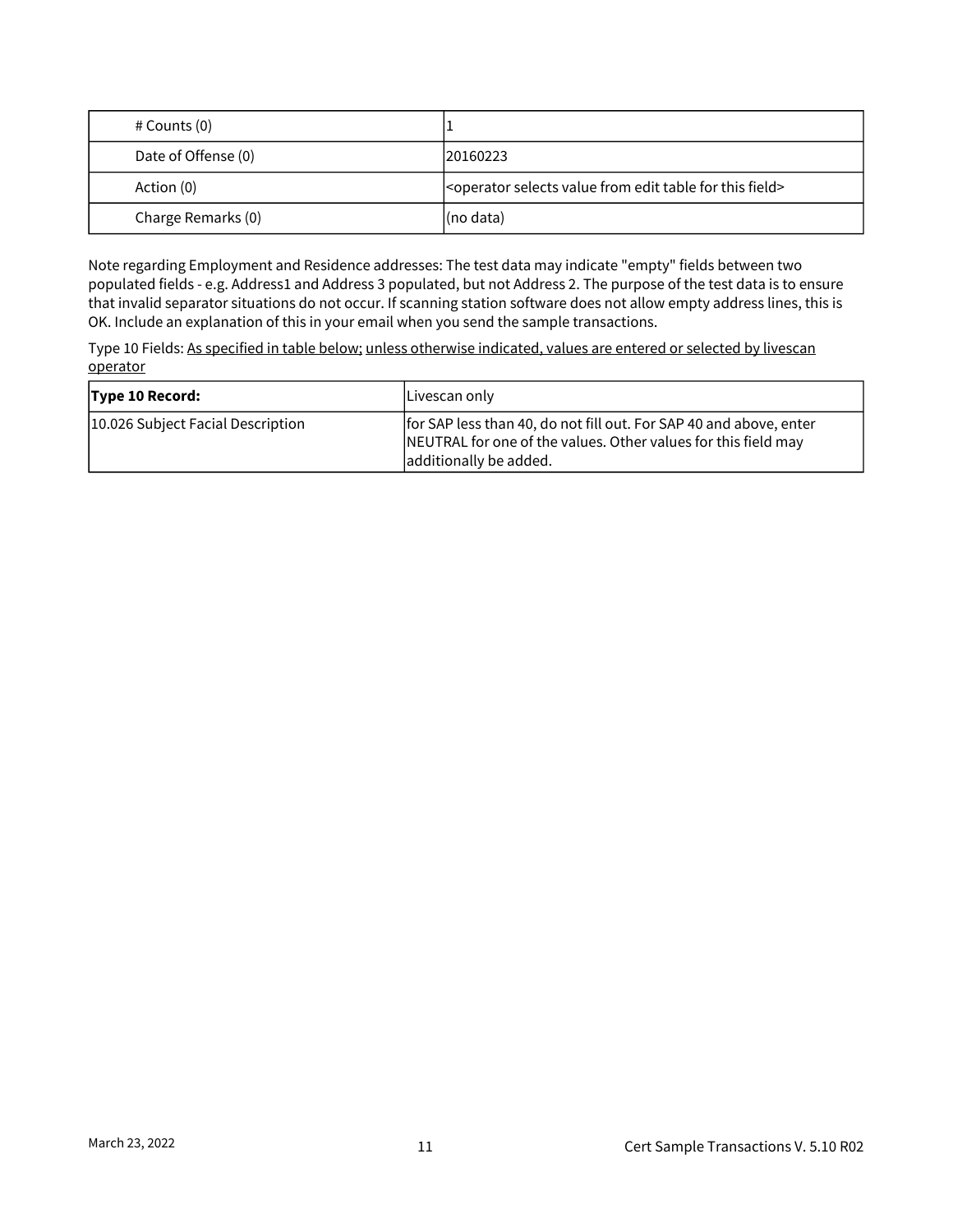#### <span id="page-13-0"></span>**2.6 SAMPLE TRANSACTION LIVEFIVE - LAW ENFORCEMENT - ARREST - FINGERPRINTS, FACIAL IMAGES AND PALM PRINTS**

Type of Transaction: ARR

Type 4 Fingerprints: Partially amputated left index finger and partially amputated left ring finger; all finger positions are printable

Type 10 Facial Images: 1 frontal, left and right profiles optional

Type 15 Palm Prints: Partial amputation annotation for left upper palm; all palm print positions are printable

Type 1 Fields:

Field 1.07 Print Agency ORI: from livescan configuration

Field 1.08 Arrest Agency ORI: from field 2.702

Field 1.09 TCN: standard TCN format (ICD Appendix A.1)

Field 1.13 Domain Version: "MCHS" and value from Hair Color Edit Table entry (ICD Appendix A.1)

| <b>Type 2 Record Field</b>  | Value                                                                                      |
|-----------------------------|--------------------------------------------------------------------------------------------|
| 2.016 Social Security # (0) | 123456788                                                                                  |
| Social Security # (1)       | 222456789                                                                                  |
| 2.018 Name                  |                                                                                            |
| Last Name (0)               | Evans                                                                                      |
| First Name (0)              | Livefive                                                                                   |
| Middle Name (0)             | lAlbert                                                                                    |
| Name Suffix (0)             | (no data)                                                                                  |
| Last Name (1)               | Bond                                                                                       |
| First Name (1)              | James                                                                                      |
| Middle Name (1)             | Albert                                                                                     |
| Name Suffix (1)             | <operator edit="" field="" for="" from="" selects="" table="" this="" value=""></operator> |
| 2.020 Place of Birth        | <operator edit="" field="" for="" from="" selects="" table="" this="" value=""></operator> |
| 2.022 Date of Birth (0)     | 19800831                                                                                   |
| 2.024 Sex/Gender            | <operator edit="" field="" for="" from="" selects="" table="" this="" value=""></operator> |
| 2.025 Race                  | <operator edit="" field="" for="" from="" selects="" table="" this="" value=""></operator> |
| 2.027 Height                | 507                                                                                        |
| 2.029 Weight                | 130                                                                                        |
| 2.031 Eye Color             | <operator edit="" field="" for="" from="" selects="" table="" this="" value=""></operator> |
| 2.032 Hair Color            | <operator edit="" field="" for="" from="" selects="" table="" this="" value=""></operator> |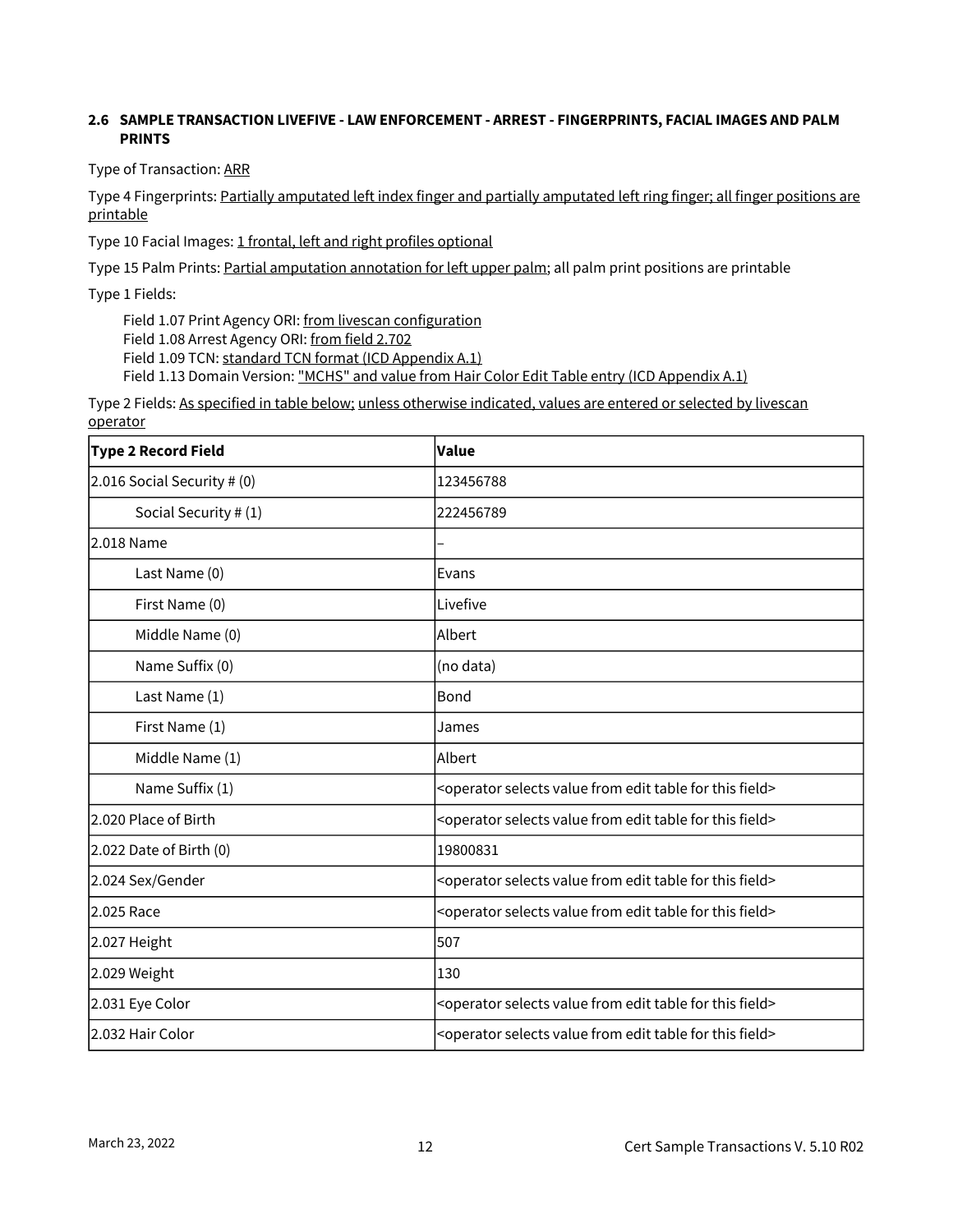| 2.035 Palm Prints Available   | <operator edit="" field="" for="" from="" selects="" table="" this="" value=""></operator>        |
|-------------------------------|---------------------------------------------------------------------------------------------------|
| 2.036 Photo Available         | <operator edit="" field="" for="" from="" selects="" table="" this="" value=""></operator>        |
| l2.038 Date Printed           | <value by="" generated="" livescan=""></value>                                                    |
| 2.039 Employment              |                                                                                                   |
| Occupation (0)                | (no data)                                                                                         |
| Employer Name (0)             | Acme Inc                                                                                          |
| Employer Address 1 (0)        | Suite 45                                                                                          |
| Employer Address 2 (0)        | Smallville, MS 22222                                                                              |
| Employer Address 3 (0)        | (no data)                                                                                         |
| 2.041 Residence               |                                                                                                   |
| Residence Address 1 (0)       | (no data)                                                                                         |
| Residence Address 2 (0)       | (no data)                                                                                         |
| Residence Address 3 (0)       | 3667 Main St Ajax, LA                                                                             |
| 2.045 Date of Arrest          | 20170305                                                                                          |
| 2.067 Image Capture Equipment | <from configuration="" livescan=""></from>                                                        |
| 2.084 Amputated or Bandaged   | <as and="" fingerprints="" palm="" per="" prints="" required="" requirements<br="">above&gt;</as> |
| 2.701 Arrest Tracking #       | <value -="" assigned="" atn="" block="" by="" from="" livescan="" message=""></value>             |
| 2.702 Arrest Agency ORI       | <operator edit="" field="" for="" from="" selects="" table="" this="" value=""></operator>        |
| 2.703 Drivers License         |                                                                                                   |
| Driver's License State (0)    | <operator edit="" field="" for="" from="" selects="" table="" this="" value=""></operator>        |
| Driver's License # (0)        | 111-333-666                                                                                       |
| Driver's License State (1)    | <operator edit="" field="" for="" from="" selects="" table="" this="" value=""></operator>        |
| Driver's License # (1)        | 12345                                                                                             |
| 2.704 Arrest Type             | <operator edit="" field="" for="" from="" selects="" table="" this="" value=""></operator>        |
| 2.705 Arrest Charge Set       |                                                                                                   |
| Citation (0)                  | <operator edit="" field="" for="" from="" selects="" table="" this="" value=""></operator>        |
| Charge Description (0)        | Charge Description for first charge                                                               |
| Supplement (0)                | <operator edit="" field="" for="" from="" selects="" table="" this="" value=""></operator>        |
| Severity (0)                  | <operator edit="" field="" for="" from="" selects="" table="" this="" value=""></operator>        |
| # Counts (0)                  | 2                                                                                                 |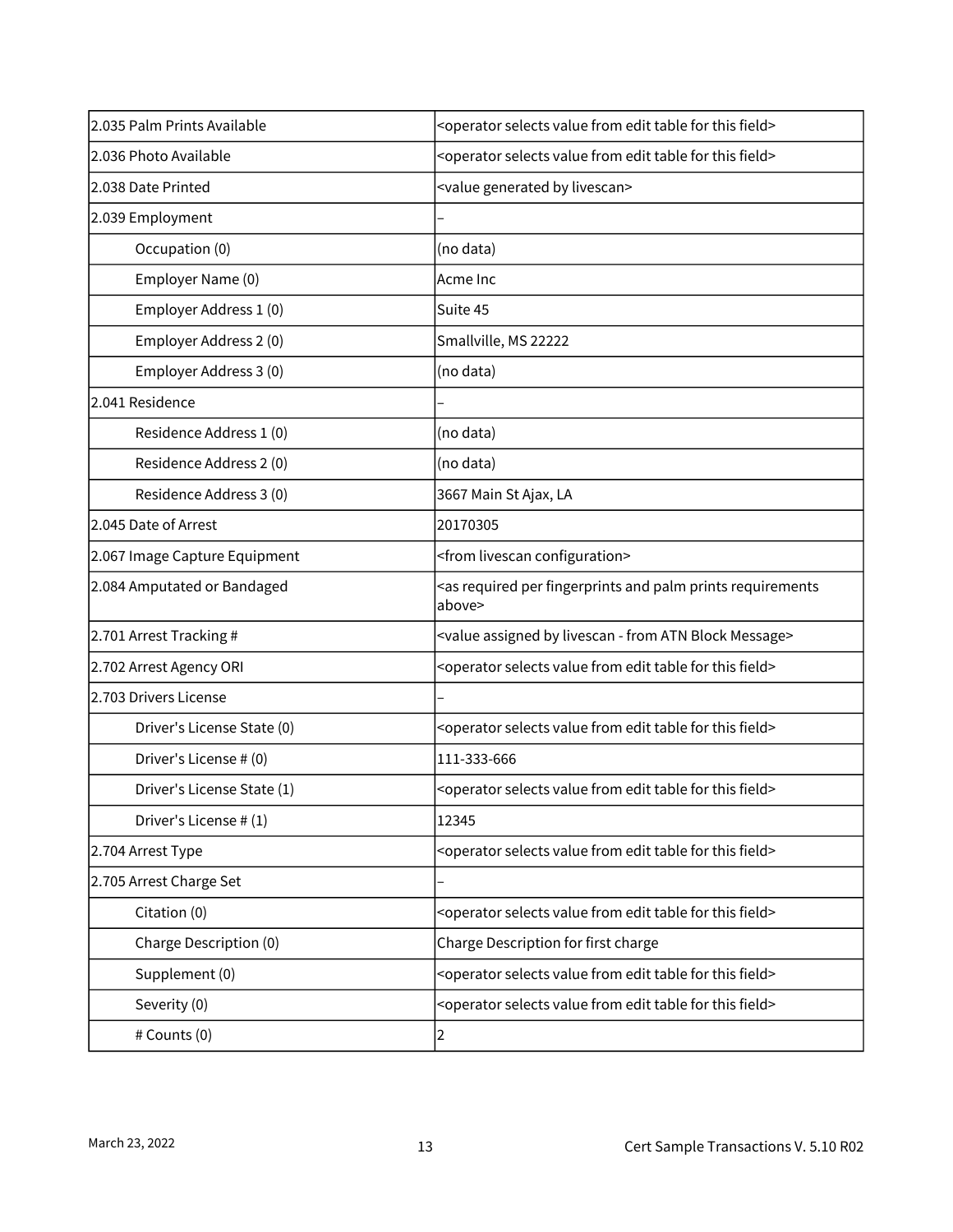| Date of Offense (0)    | 20120401                                                                                   |
|------------------------|--------------------------------------------------------------------------------------------|
| Action (0)             | <operator edit="" field="" for="" from="" selects="" table="" this="" value=""></operator> |
| Charge Remarks (0)     | Remark for first charge                                                                    |
| Citation (1)           | <operator edit="" field="" for="" from="" selects="" table="" this="" value=""></operator> |
| Charge Description (1) | Charge Description for second charge                                                       |
| Supplement (1)         | (no data)                                                                                  |
| Severity (1)           | <operator edit="" field="" for="" from="" selects="" table="" this="" value=""></operator> |
| # Counts (1)           | 3                                                                                          |
| Date of Offense (1)    | 20120401                                                                                   |
| Action (1)             | <operator edit="" field="" for="" from="" selects="" table="" this="" value=""></operator> |
| Charge Remarks (1)     | (no data)                                                                                  |

| <b>Type 10 Record:</b>            | Livescan only                                                                                                                                                  |
|-----------------------------------|----------------------------------------------------------------------------------------------------------------------------------------------------------------|
| 10.026 Subject Facial Description | for SAP less than 40, do not fill out. For SAP 40 and above, enter<br>NEUTRAL for one of the values. Other values for this field may<br>additionally be added. |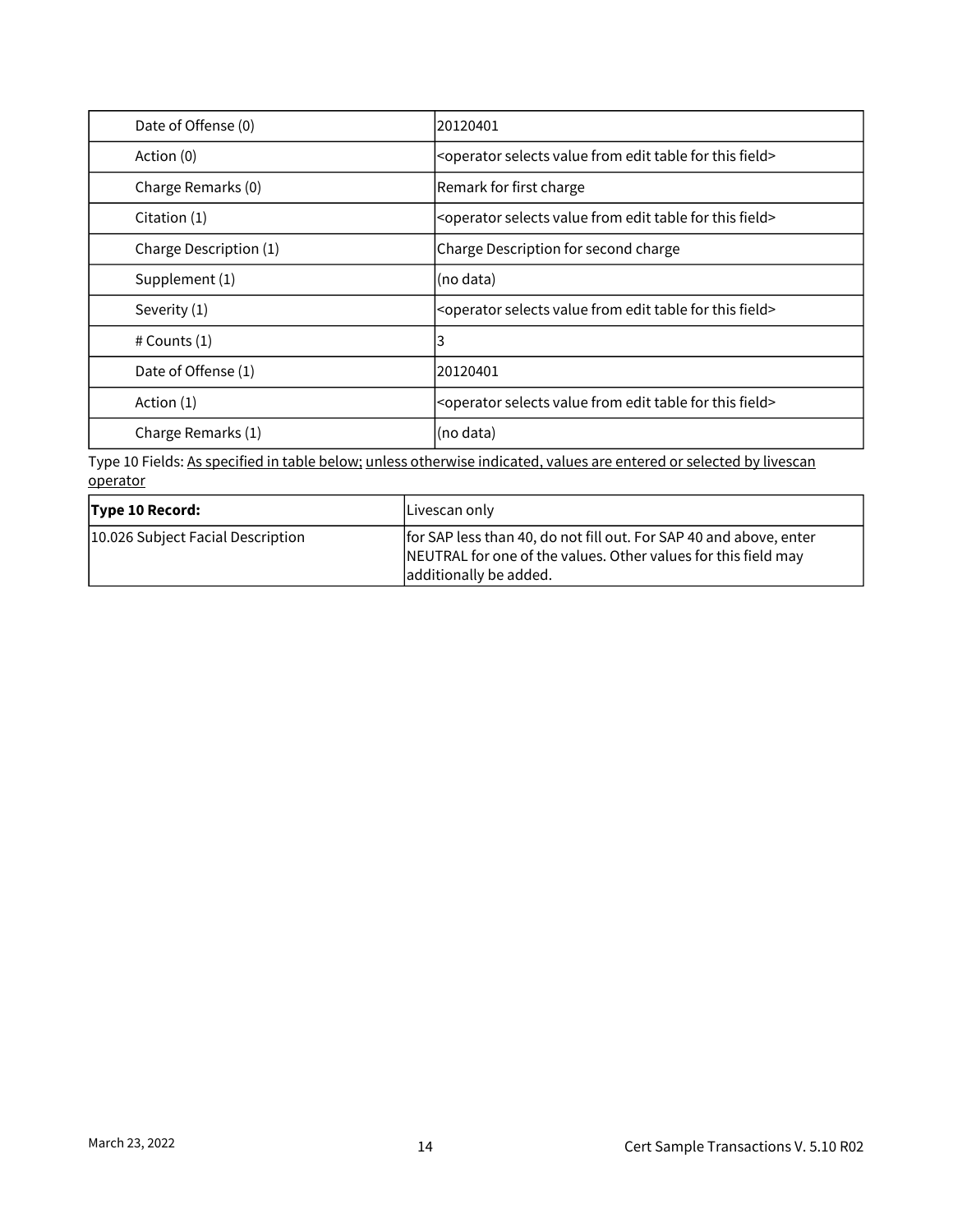#### <span id="page-16-0"></span>**2.7 SAMPLE TRANSACTION LIVESIX - DEPARTMENT OF CORRECTIONS - DOC - FINGERPRINTS ONLY**

Type of Transaction: DOC

Type 4 Fingerprints: All tenprint positions are printable

Type 10 Facial Images: None

Type 15 Palm Prints: All palm print positions are printable

Type 1 Fields:

Field 1.07 Print Agency ORI: from livescan configuration Field 1.08 DOC Agency ORI: < operator selects value from edit table for this field> Field 1.09 TCN: standard TCN format (ICD Appendix A.1) Field 1.13 Domain Version: "MCHS" and value from Hair Color Edit Table entry (ICD Appendix A.1)

| Type 2 Record Field             | Value                                                                                      |
|---------------------------------|--------------------------------------------------------------------------------------------|
| $2.016$ Social Security # $(0)$ | 123456788                                                                                  |
| 2.018 Name                      |                                                                                            |
| Last Name (0)                   | Ford                                                                                       |
| First Name (0)                  | Livesix                                                                                    |
| Middle Name (0)                 | Albert                                                                                     |
| Name Suffix (0)                 | <operator edit="" field="" for="" from="" selects="" table="" this="" value=""></operator> |
| Last Name (1)                   | Giraffe                                                                                    |
| First Name (1)                  | X (specifies that name in last name is a nick name)                                        |
| Middle Name (1)                 | (no data)                                                                                  |
| Name Suffix (1)                 | (no data)                                                                                  |
| 2.020 Place of Birth            | <operator edit="" field="" for="" from="" selects="" table="" this="" value=""></operator> |
| 2.022 Date of Birth (0)         | 19850831                                                                                   |
| 2.024 Sex/Gender                | <operator edit="" field="" for="" from="" selects="" table="" this="" value=""></operator> |
| 2.025 Race                      | <operator edit="" field="" for="" from="" selects="" table="" this="" value=""></operator> |
| 2.026 Scars, Marks, and Tattoos |                                                                                            |
| SMT Code (0)                    | <operator edit="" field="" for="" from="" selects="" table="" this="" value=""></operator> |
| SMT Description (0)             | (no data)                                                                                  |
| SMT Code (1)                    | <operator edit="" field="" for="" from="" selects="" table="" this="" value=""></operator> |
| SMT Description (1)             | Owl                                                                                        |
| 2.027 Height                    | 507                                                                                        |
| 2.029 Weight                    | 130                                                                                        |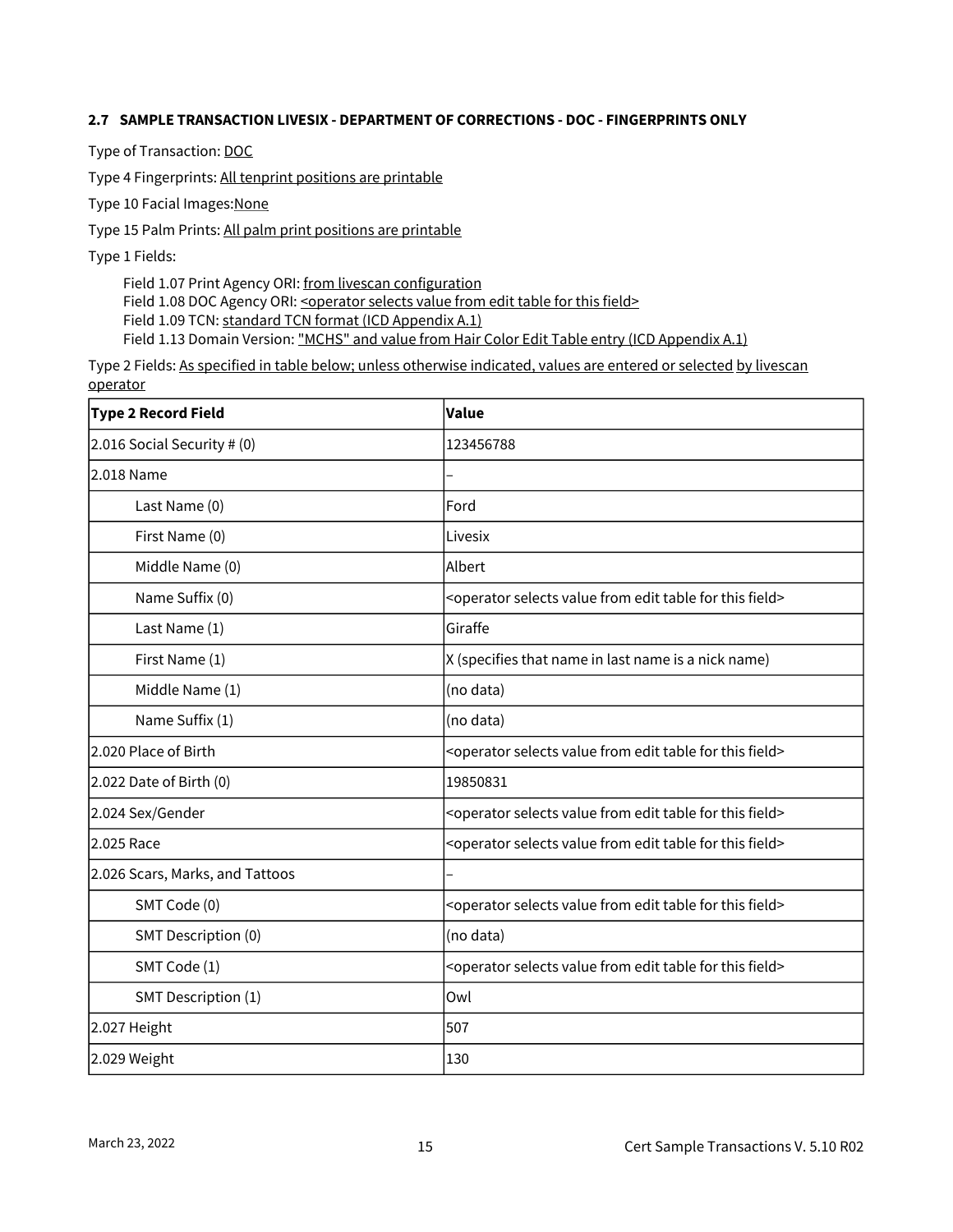| 2.031 Eye Color               | <operator edit="" field="" for="" from="" selects="" table="" this="" value=""></operator>         |
|-------------------------------|----------------------------------------------------------------------------------------------------|
| 2.032 Hair Color              | <operator edit="" field="" for="" from="" selects="" table="" this="" value=""></operator>         |
| 2.035 Palm Prints Available   | <operator edit="" field="" for="" from="" selects="" table="" this="" value=""></operator>         |
| 12.036 Photo Available        | <operator edit="" field="" for="" from="" selects="" table="" this="" value=""></operator>         |
| 2.038 Date Printed            | <value by="" generated="" livescan=""></value>                                                     |
| 12.056 Caution Comments       | May bite                                                                                           |
| 2.067 Image Capture Equipment | <from configuration="" livescan=""></from>                                                         |
| 2.084 Amputated or Bandaged   | <as and="" fingerprints="" palm="" per="" prints="" required="" requirements<br="">labove&gt;</as> |
| $12.709$ DOC #                | DOCID <sub>228</sub>                                                                               |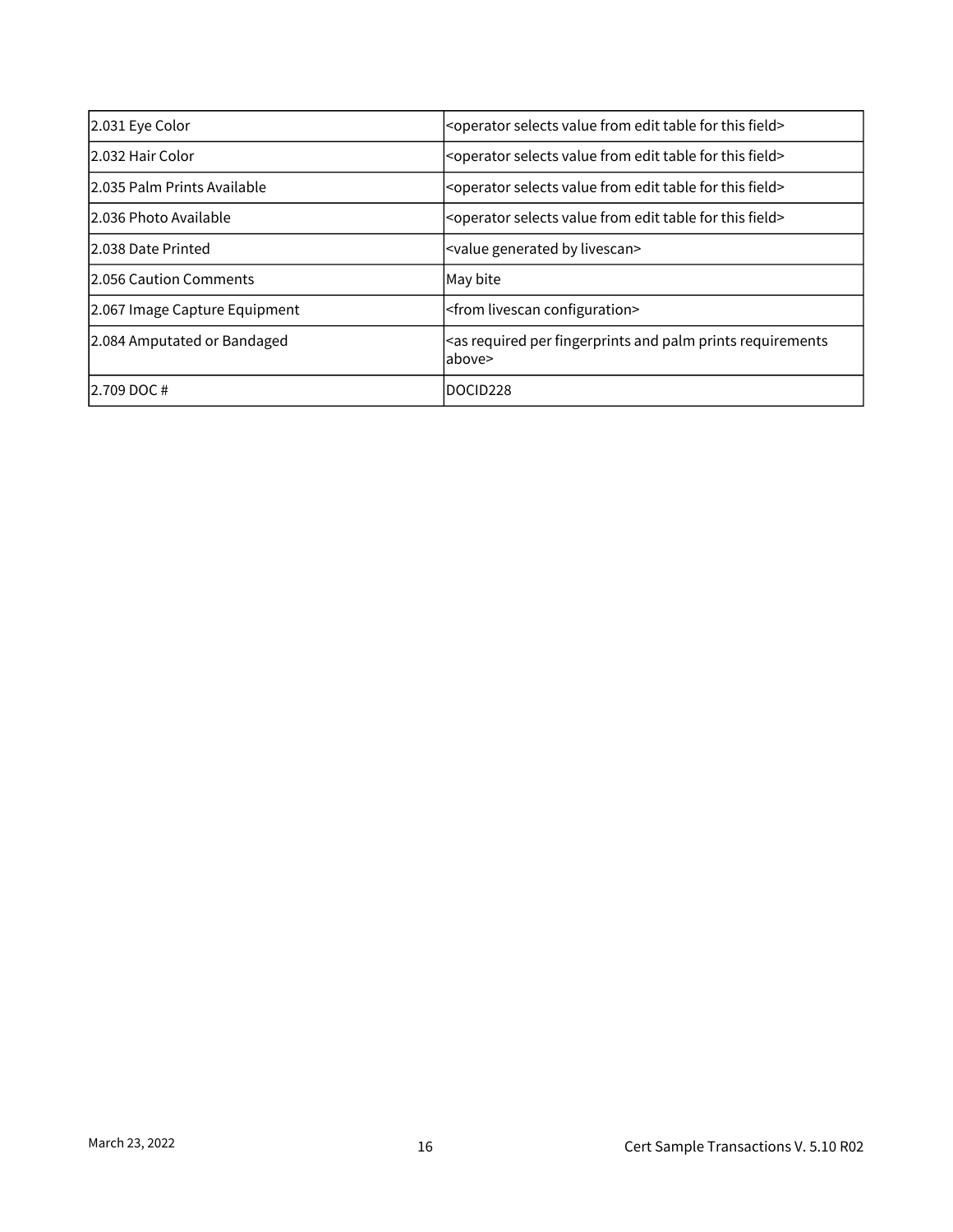#### <span id="page-18-0"></span>**2.8 SAMPLE TRANSACTION LIVESEVEN - LAW ENFORCEMENT AGENCY - LAW ENFORCEMENT APPLICANT - FINGERPRINTS ONLY**

Type of Transaction: APP

Type 4 Fingerprints: All tenprint positions are printable

Type 10 Facial Images: None

Type 15 Palm Prints: None

Type 1 Fields:

Field 1.07 Print Agency ORI: from livescan configuration Field 1.08 Applicant ORI: <select value, other than MSCERT954, from edit table for this field> Field 1.09 TCN: Certification test format (ICD section 6.0) Field 1.13 Domain Version: "MCHS" and value from Hair Color Edit Table entry (ICD Appendix A.1)

| <b>Type 2 Record Field</b>    | Value                                                                                             |
|-------------------------------|---------------------------------------------------------------------------------------------------|
| 2.018 Name                    |                                                                                                   |
| Last Name (0)                 | Grant                                                                                             |
| First Name (0)                | Liveseven                                                                                         |
| Middle Name (0)               | (no data)                                                                                         |
| Name Suffix (0)               | (no data)                                                                                         |
| 2.020 Place of Birth          | <operator edit="" field="" for="" from="" selects="" table="" this="" value=""></operator>        |
| 2.022 Date of Birth (0)       | 19850505                                                                                          |
| 2.024 Sex/Gender              | <operator edit="" field="" for="" from="" selects="" table="" this="" value=""></operator>        |
| 2.205 Race                    | <operator edit="" field="" for="" from="" selects="" table="" this="" value=""></operator>        |
| 2.027 Height                  | 511                                                                                               |
| 2.029 Weight                  | 200                                                                                               |
| 2.031 Eye Color               | <operator edit="" field="" for="" from="" selects="" table="" this="" value=""></operator>        |
| 2.032 Hair Color              | <operator edit="" field="" for="" from="" selects="" table="" this="" value=""></operator>        |
| 2.037 Reason Fingerprinted    | <set 'law="" by="" enforcement'="" livescan=""></set>                                             |
| 2.038 Date Printed            | <value by="" generated="" livescan=""></value>                                                    |
| 2.067 Image Capture Equipment | <from configuration="" livescan=""></from>                                                        |
| 2.084 Amputated or Bandaged   | <as and="" fingerprints="" palm="" per="" prints="" required="" requirements<br="">above&gt;</as> |
| l2.706 Fee Paid               | 23.50                                                                                             |
| 2.707 Response Address        |                                                                                                   |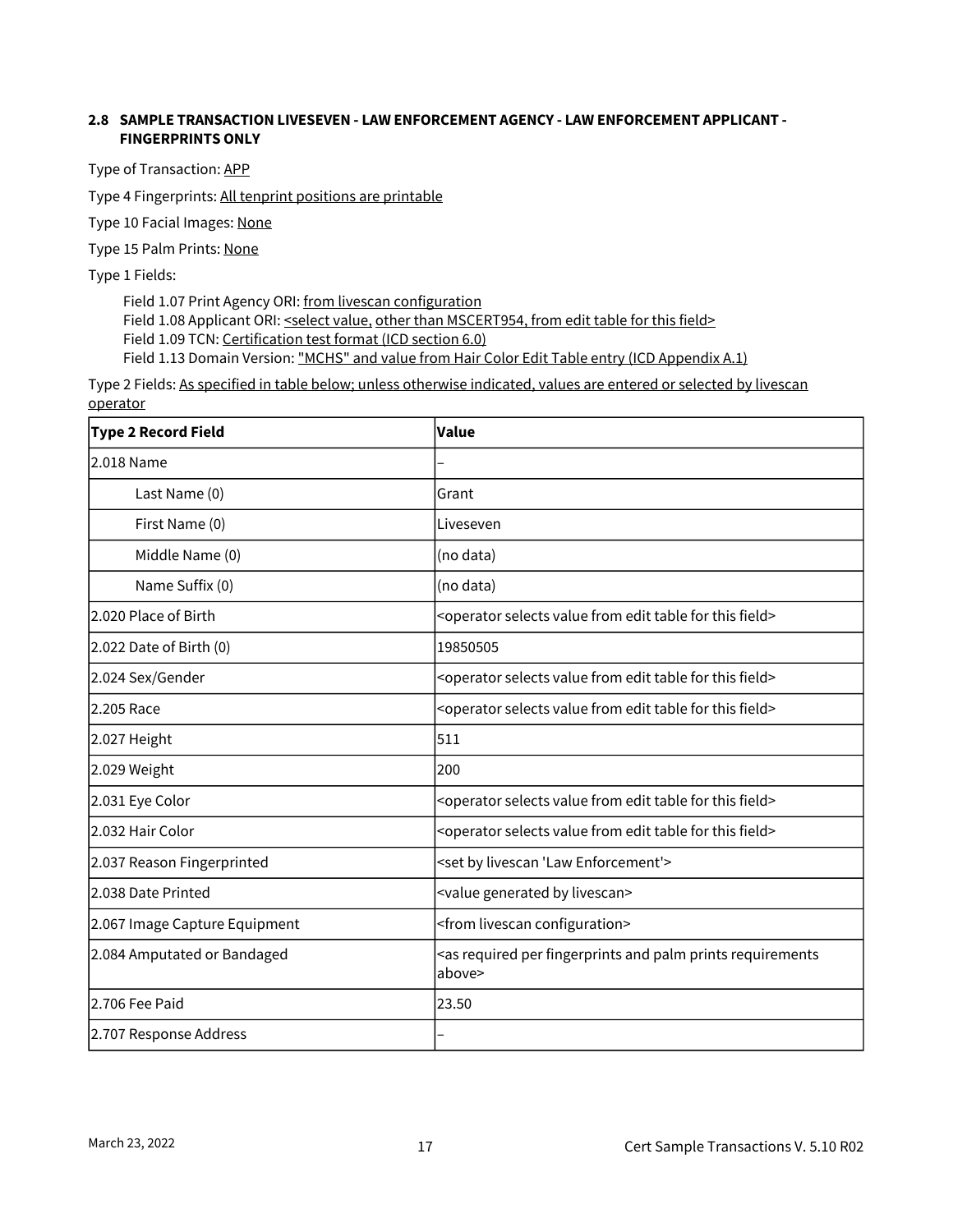| Response Addressee        | lSarah Jones  |
|---------------------------|---------------|
| Response Address 1        | 111 Oak St    |
| <b>Response Address 2</b> | Denton, MS    |
| <b>Response Address 3</b> | (no data)     |
| Response Phone #          | 1403-222-8877 |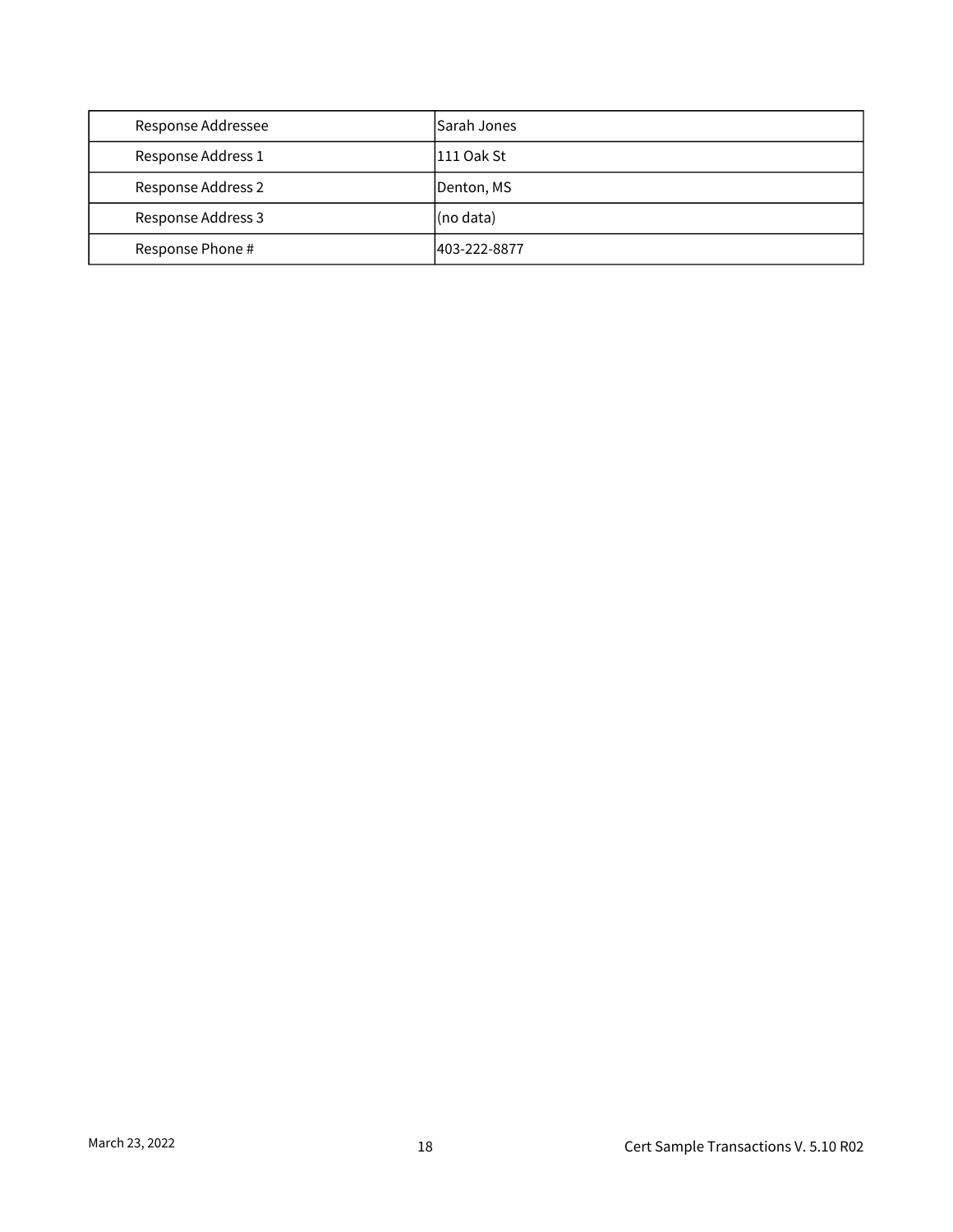## <span id="page-20-0"></span>**3.0 REQUIREMENTS FOR SAMPLE CARDSCAN TRANSACTIONS**

#### <span id="page-20-1"></span>**3.1 INSTRUCTIONS**

- 1. Before creating the sample transactions:
	- a. Configure the cardscan as follows:
		- Station id: lctest2 Station Id in email From line: lctest2
		- Print Agency ORI assigned to the livescan (for field 1.07): MSCERT951
		- Image Capture Equipment: set to scanner used to create sample transaction
	- b. Download/ install the edit tables from the edit table download message included in this package.
- 2. Use the cardscan user interface for the livescan software you will be certifying to create each transaction. Preferably, use the tenprint-only and the palm print scanners that you will be certifying. Enter user-entered text in mixed case as indicated in each sample transaction.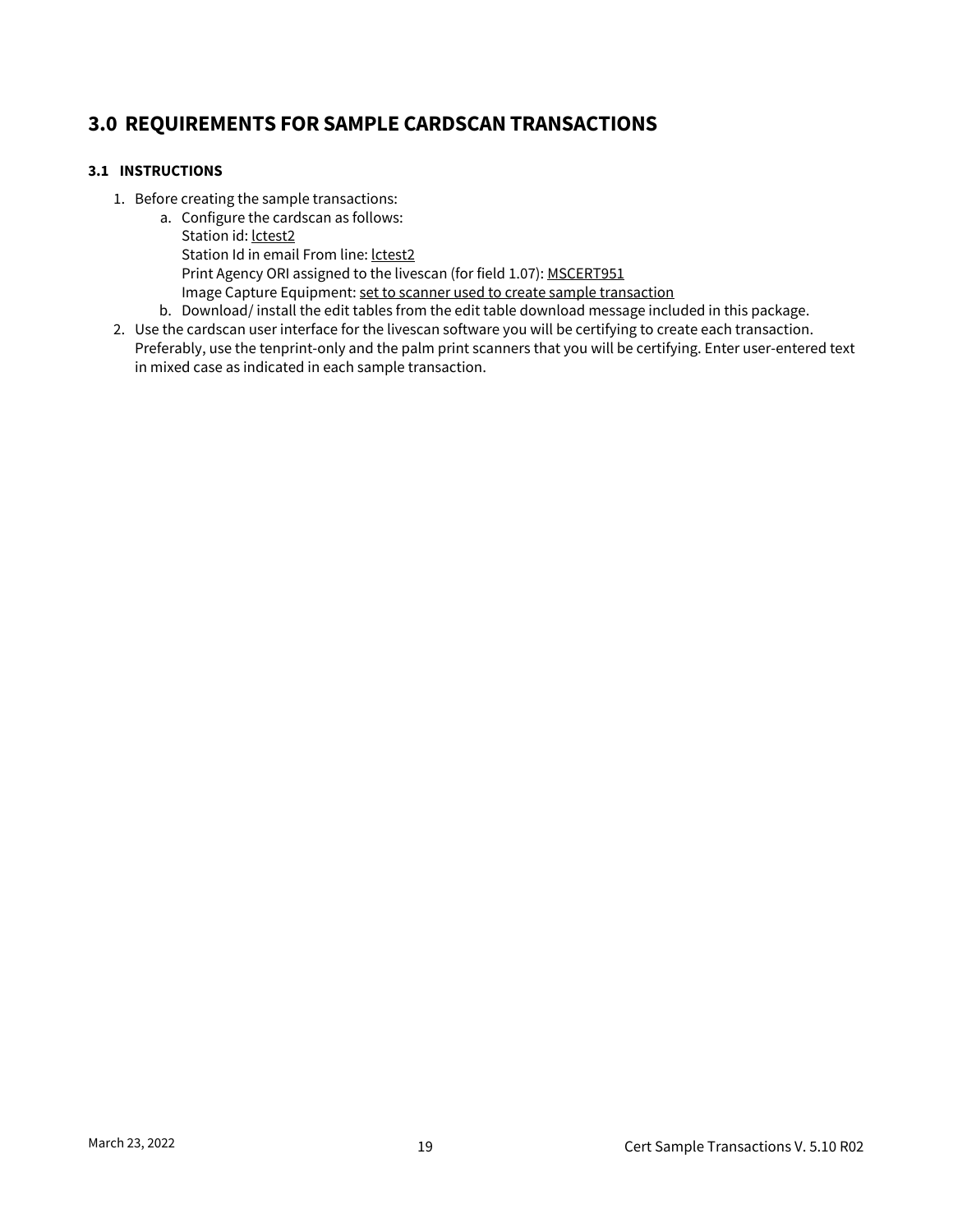#### <span id="page-21-0"></span>**3.2 SAMPLE TRANSACTION CARDONE - CIVIL APPLICANT AGENCY - BILLABLE APPLICANT - FINGERPRINTS ONLY**

Type of Transaction: APP

Type 4 Fingerprints: All tenprint positions are printable

Type 15 Palm Prints: None

Type 1 Fields:

Field 1.07 Print Agency ORI: <select value, other than MSCERT951, from edit table for this field> Field 1.08 Applicant ORI: <select value, other than MSCERT951, from edit table for this field> Field 1.09 TCN: standard TCN format (ICD Appendix A.1) Field 1.13 Domain Version: "MCHS" and value from Hair Color Edit Table entry (ICD Appendix A.1)

| <b>Type 2 Record Field</b>    | <b>Value</b>                                                                                      |
|-------------------------------|---------------------------------------------------------------------------------------------------|
| l2.018 Name                   |                                                                                                   |
| Last Name (0)                 | Martin                                                                                            |
| First Name (0)                | Cardone                                                                                           |
| Middle Name (0)               | (no data)                                                                                         |
| Name Suffix (0)               | (no data)                                                                                         |
| 2.020 Place of Birth          | <operator edit="" field="" for="" from="" selects="" table="" this="" value=""></operator>        |
| 2.022 Date of Birth (0)       | 19860606                                                                                          |
| 2.024 Sex/Gender              | <operator edit="" field="" for="" from="" selects="" table="" this="" value=""></operator>        |
| 2.205 Race                    | <operator edit="" field="" for="" from="" selects="" table="" this="" value=""></operator>        |
| 2.027 Height                  | 604                                                                                               |
| 2.029 Weight                  | 220                                                                                               |
| 2.031 Eye Color               | <operator edit="" field="" for="" from="" selects="" table="" this="" value=""></operator>        |
| 2.032 Hair Color              | <operator edit="" field="" for="" from="" selects="" table="" this="" value=""></operator>        |
| 2.037 Reason Fingerprinted    | <operator edit="" field="" for="" from="" selects="" table="" this="" value=""></operator>        |
| 2.038 Date Printed            | 20170215                                                                                          |
| 2.067 Image Capture Equipment | <from cardscan="" configuration=""></from>                                                        |
| 2.084 Amputated or Bandaged   | <as and="" fingerprints="" palm="" per="" prints="" required="" requirements<br="">above&gt;</as> |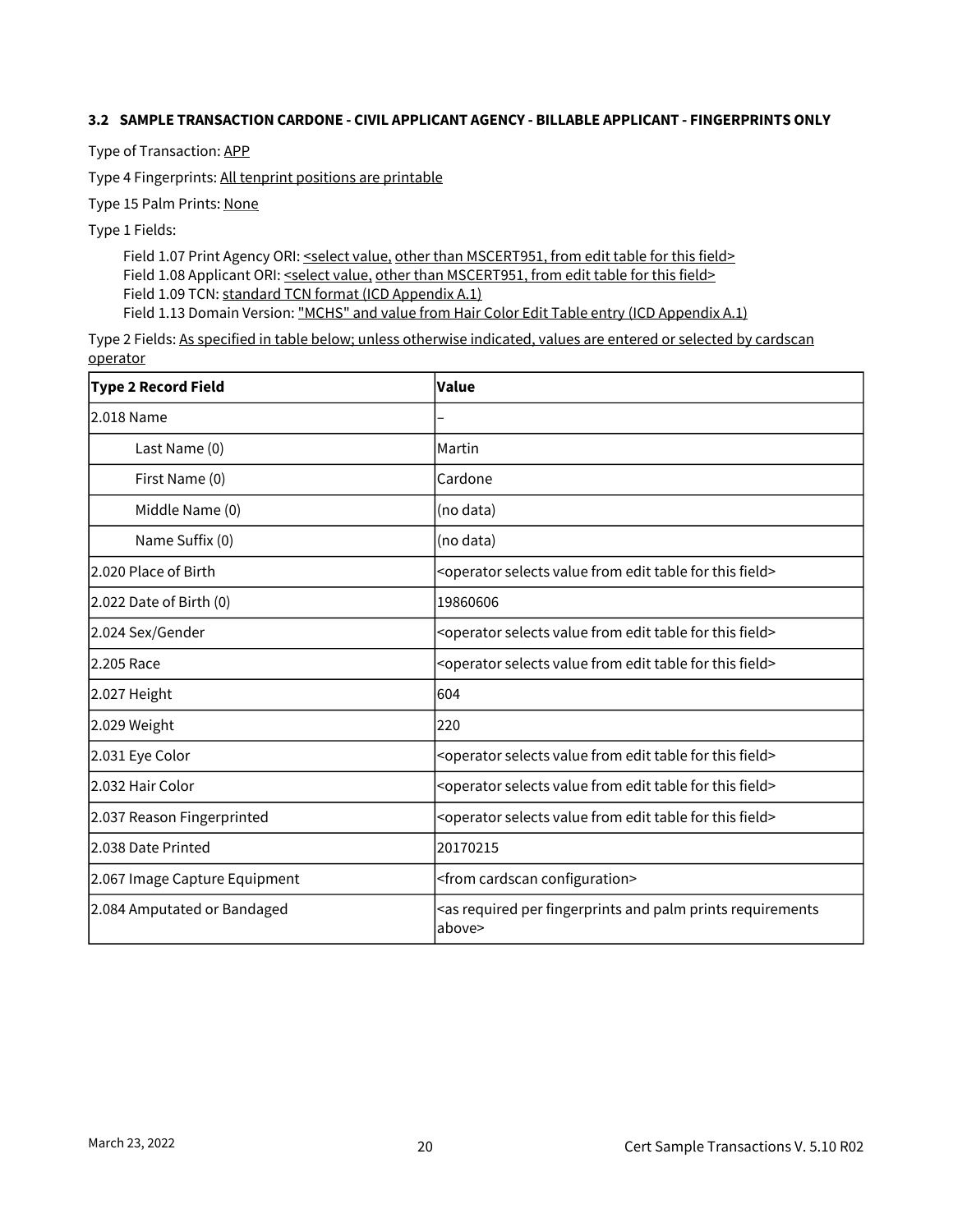#### <span id="page-22-0"></span>**3.3 SAMPLE TRANSACTION CARDTWO - LAW ENFORCEMENT AGENCY - ARREST - FINGERPRINTS, FACIAL IMAGES AND PALM PRINTS**

Type of Transaction: ARR

Type 4 Fingerprints: Unprintable little finger on left hand; all other positions are printable

Type 10 Facial Images: 1 frontal, left and right profiles optional

Type 15 Palm Prints: All palm positions are printable

Type 1 Fields:

Field 1.07 Print Agency ORI: <select value, other than MSCERT951, from edit table for this field> Field 1.08 Arrest Agency ORI: from field 2.702 Field 1.09 TCN: standard TCN format (ICD appendix A.1) Field 1.13 Domain Version: "MCHS" and value from Hair Color Edit Table entry (ICD Appendix A.1)

| <b>Type 2 Record Field</b>      | Value                                                                                      |
|---------------------------------|--------------------------------------------------------------------------------------------|
| 2.009 Originating Agency Case # | Case 002                                                                                   |
| 2.016 Social Security # (0)     | 223456700                                                                                  |
| $2.017$ Miscellaneous Id # (0)  |                                                                                            |
| Misc Id # Type (0)              | <operator edit="" field="" for="" from="" selects="" table="" this="" value=""></operator> |
| Misc Id # Value                 | 111222                                                                                     |
| 2.018 Name                      |                                                                                            |
| Last Name (0)                   | Potter                                                                                     |
| First Name (0)                  | Cardtwo                                                                                    |
| Middle Name (0)                 | (no data)                                                                                  |
| Name Suffix (0)                 | (no data)                                                                                  |
| 2.020 Place of Birth            | <operator edit="" field="" for="" from="" selects="" table="" this="" value=""></operator> |
| 2.021 Country of Citizenship    | <operator edit="" field="" for="" from="" selects="" table="" this="" value=""></operator> |
| 2.022 Date of Birth (0)         | 19720202                                                                                   |
| 2.024 Sex/Gender                | <operator edit="" field="" for="" from="" selects="" table="" this="" value=""></operator> |
| 2.025 Race                      | <operator edit="" field="" for="" from="" selects="" table="" this="" value=""></operator> |
| 2.026 Scars, Marks, and Tattoos |                                                                                            |
| SMT Code (0)                    | <operator edit="" field="" for="" from="" selects="" table="" this="" value=""></operator> |
| SMT Description (0)             | Red rose                                                                                   |
| 2.027 Height                    | 511                                                                                        |
| 2.029 Weight                    | 275                                                                                        |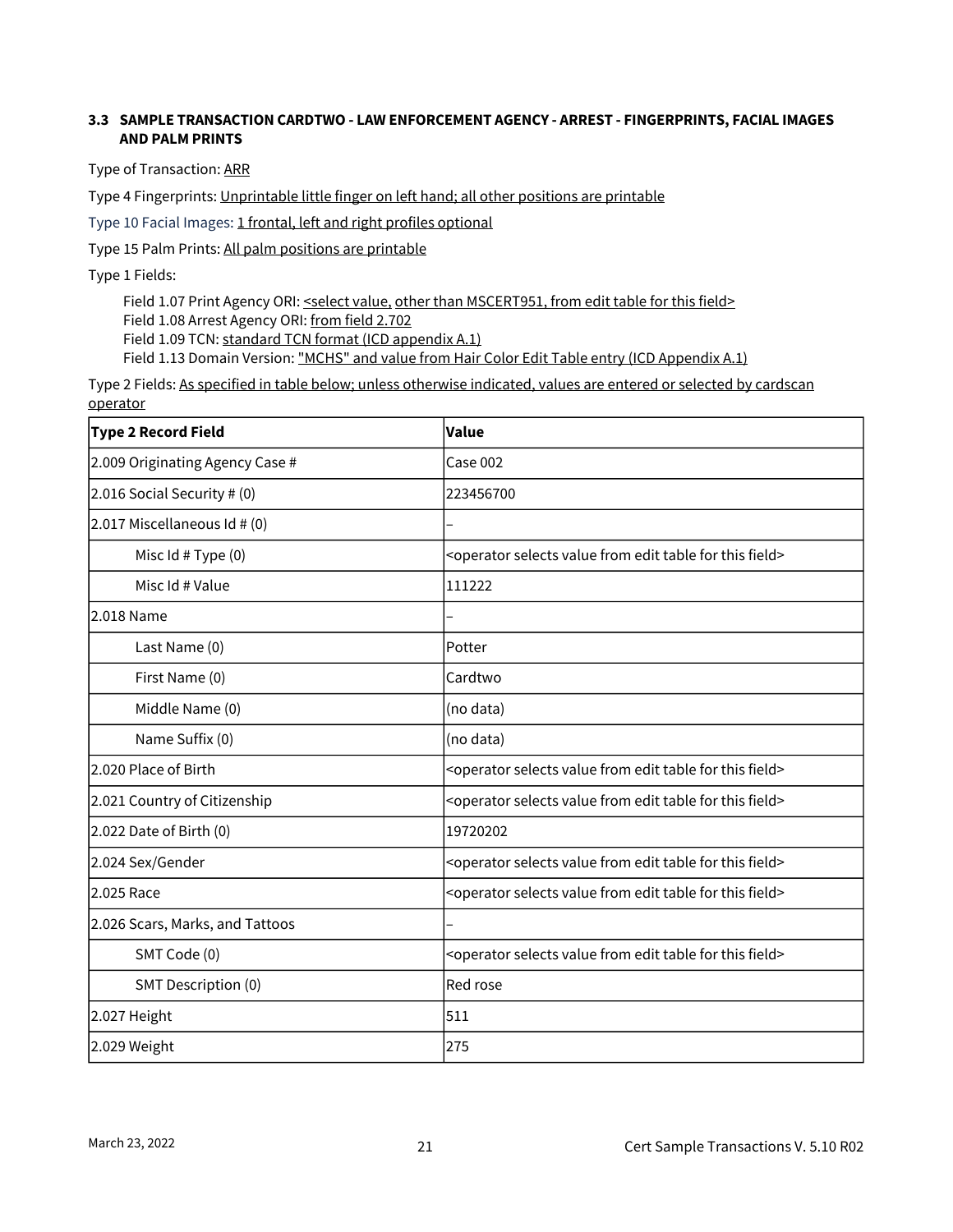| 2.031 Eye Color               | <operator edit="" field="" for="" from="" selects="" table="" this="" value=""></operator>        |
|-------------------------------|---------------------------------------------------------------------------------------------------|
| 2.032 Hair Color              | <operator edit="" field="" for="" from="" selects="" table="" this="" value=""></operator>        |
| 2.035 Palm Prints Available   | <operator edit="" field="" for="" from="" selects="" table="" this="" value=""></operator>        |
| 2.036 Photo Available         | <operator edit="" field="" for="" from="" selects="" table="" this="" value=""></operator>        |
| 2.038 Date Printed            | 20170301                                                                                          |
| 2.039 Employment              |                                                                                                   |
| Occupation (0)                | Bricklayer                                                                                        |
| Employer Name (0)             | Construction Corp.                                                                                |
| Employer Address 1 (0)        | 222 Main St                                                                                       |
| Employer Address 2 (0)        | (no data)                                                                                         |
| Employer Address 3 (0)        | Riverdale, NY 11333                                                                               |
| 2.041 Residence               |                                                                                                   |
| Residence Address 1 (0)       | 555 River St                                                                                      |
| Residence Address 2 (0)       | Roseville, UT                                                                                     |
| Residence Address 3 (0)       | <b>USA</b>                                                                                        |
| 2.045 Date of Arrest          | 20160224                                                                                          |
| 2.056 Caution Comments        | Expert lock pick                                                                                  |
| 2.067 Image Capture Equipment | <from cardscan="" configuration=""></from>                                                        |
| 2.084 Amputated or Bandaged   | <as and="" fingerprints="" palm="" per="" prints="" required="" requirements<br="">above&gt;</as> |
| 2.701 Arrest Tracking #       | 5000000110                                                                                        |
| 2.702 Arrest Agency ORI       | <operator edit="" field="" for="" from="" selects="" table="" this="" value=""></operator>        |
| 2.703 Drivers License         |                                                                                                   |
| Driver's License State (0)    | <operator edit="" field="" for="" from="" selects="" table="" this="" value=""></operator>        |
| Driver's License # (0)        | 34567                                                                                             |
| 2.704 Arrest Type             | <operator edit="" field="" for="" from="" selects="" table="" this="" value=""></operator>        |
| 2.705 Arrest Charge Set       |                                                                                                   |
| Citation (0)                  | <operator edit="" field="" for="" from="" selects="" table="" this="" value=""></operator>        |
| Charge Description (0)        | Charge Description for charge A                                                                   |
| Supplement (0)                | <operator edit="" field="" for="" from="" selects="" table="" this="" value=""></operator>        |
| Severity (0)                  | <operator edit="" field="" for="" from="" selects="" table="" this="" value=""></operator>        |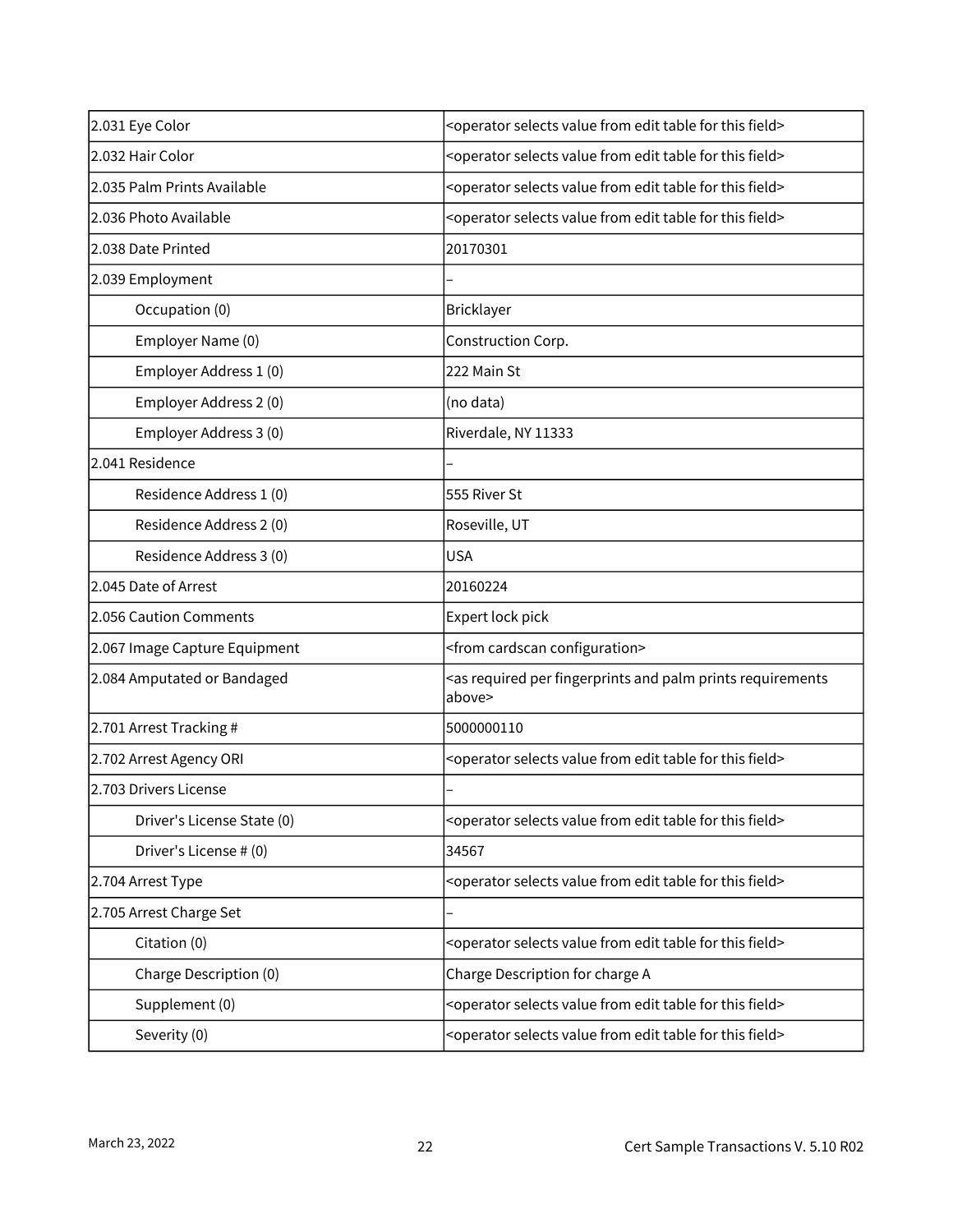| # Counts (0)        |                                                                                            |
|---------------------|--------------------------------------------------------------------------------------------|
| Date of Offense (0) | 20160224                                                                                   |
| Action (0)          | <operator edit="" field="" for="" from="" selects="" table="" this="" value=""></operator> |
| Charge Remarks (0)  | (no data)                                                                                  |

Note regarding Employment and Residence addresses: The test data may indicate "empty" fields between two populated fields - e.g. Address1 and Address 3 populated, but not Address 2. The purpose of the test data is to ensure that invalid separator situations do not occur. If scanning station software does not allow empty address lines, this is OK. Include an explanation of this in your email when you send the sample transactions.

Type 10 Fields: As specified in table below; unless otherwise indicated, values are entered or selected by livescan operator

| <b>Type 10 Record Field</b>                  | <b>Value</b>                                                                                                                           |
|----------------------------------------------|----------------------------------------------------------------------------------------------------------------------------------------|
| 10.003 Image Type                            | <b>FACE</b>                                                                                                                            |
| 10.004 Source Agency ORI                     | <value 1.07="" agency="" as="" by="" generated="" ori="" print="" same="" software="" value="" with=""></value>                        |
| 10.005 Photo Capture Date                    | <value by="" generated="" software=""></value>                                                                                         |
| 10.006 Horizontal Line Length                | <value by="" generated="" software=""></value>                                                                                         |
| 10.007 Vertical Line Length                  | <value by="" generated="" software=""></value>                                                                                         |
| 10.008 Scale Units                           | <value by="" generated="" software=""></value>                                                                                         |
| 10.009 Transmitted Horizontal Pixel<br>Scale | <value by="" generated="" software=""></value>                                                                                         |
| 10.010 Transmitted Vertical Pixel<br>Scale   | <value by="" generated="" software=""></value>                                                                                         |
| 10.011 Compression Algorithm                 | <value by="" generated="" software=""></value>                                                                                         |
| 10.012 Color Space                           | <value by="" generated="" software=""></value>                                                                                         |
| 10.013 Subject Acquisition Profile           | <generated 30,="" 32,="" 40="" 42="" by="" entered="" of="" one="" operator="" or=""></generated>                                      |
| 10.020 Subject Pose                          | F (at least 1); (if profiles provided use L and/or R)                                                                                  |
| 10.026 Subject Facial Description            | <if 10.013="" 40:="" entered="" equal="" greater="" or="" than="" to="" user=""></if>                                                  |
| 10.027 Subject Eye Color                     | <if 10.013="" 40:="" entered.="" equal="" generated="" greater="" or="" same<br="" software="" than="" to="" user="">as 2.031&gt;</if> |
| 10.028 Subject Hair Color                    | <if 10.013="" 40:="" entered.="" equal="" generated="" greater="" or="" same<br="" software="" than="" to="" user="">as 2.032&gt;</if> |
| 10.999 Body Part Image                       | <value by="" generated="" software=""></value>                                                                                         |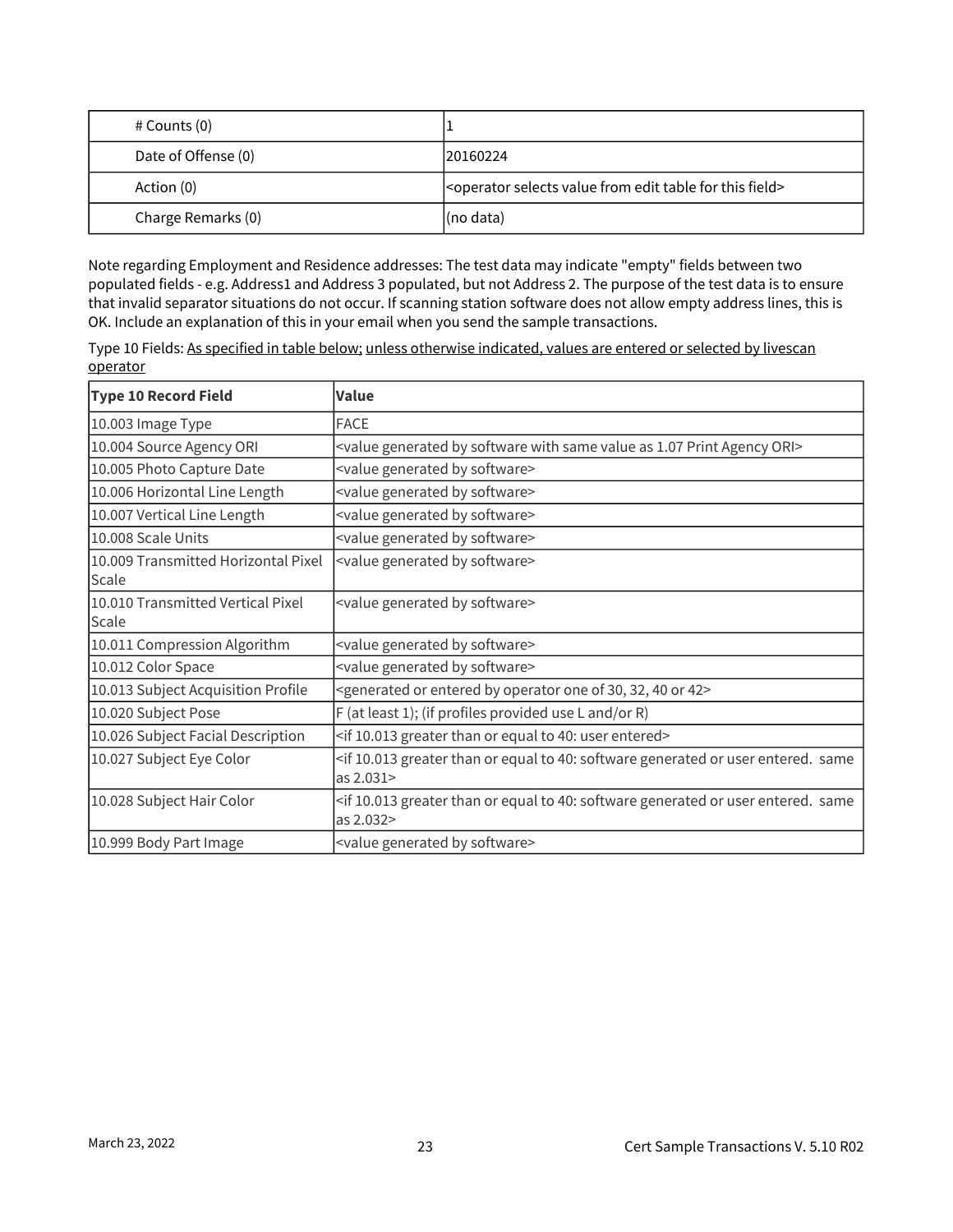## <span id="page-25-0"></span>**4.0 EDIT TABLES AND ATN BLOCKS FOR SAMPLE TRANSACTIONS**

#### <span id="page-25-1"></span>**4.1 EDIT TABLE DOWNLOAD MESSAGE INFORMATION**

From the ICD: The following table indicates which fields must use each of the edit tables.

| <b>Edit Table</b>           | Must be used for the following field(s)                                                                                                                                                                                                                                                                                          |
|-----------------------------|----------------------------------------------------------------------------------------------------------------------------------------------------------------------------------------------------------------------------------------------------------------------------------------------------------------------------------|
| Agency                      | 1.07 Print Agency ORI (for cardscan only)<br>1.08 Applicant Agency ORI                                                                                                                                                                                                                                                           |
| lAMP or BAND Code           | 2.084 Amputated or Bandaged / Amputated or Bandaged Code                                                                                                                                                                                                                                                                         |
| Arrest Type                 | 2.704 Arrest Type                                                                                                                                                                                                                                                                                                                |
| Country                     | 2.021 Country of Citizenship                                                                                                                                                                                                                                                                                                     |
| <b>Correct Agency</b>       | 1.08 DOC Agency ORI                                                                                                                                                                                                                                                                                                              |
| <b>Enforce Agency</b>       | 2.702 Arrest Agency ORI                                                                                                                                                                                                                                                                                                          |
| <b>Enforce Event</b>        | 2.705 Arrest Charge Set / Action                                                                                                                                                                                                                                                                                                 |
| Eye Color                   | 2.031 Eye Color                                                                                                                                                                                                                                                                                                                  |
| Hair Color                  | 2.032 Hair Color                                                                                                                                                                                                                                                                                                                 |
| Misc Number Type            | 2.017 Miscellaneous Id / Miscellaneous Id Number Type                                                                                                                                                                                                                                                                            |
| Name Suffix                 | 2.018 Name / Name Suffix                                                                                                                                                                                                                                                                                                         |
| Place of Birth              | 2.020 Place of Birth                                                                                                                                                                                                                                                                                                             |
| Race                        | 2.025 Race                                                                                                                                                                                                                                                                                                                       |
| <b>Reason Fingerprinted</b> | 2.037 Reason Fingerprinted<br>Used only for Civil Applicant Agency APPs<br>(Not used for 'Law Enforcement', Instate Inquiry Only', 'CRIMINAL INQUIRY' or 'Sex Offender<br>Reg')                                                                                                                                                  |
| Severity                    | 2.705 Arrest Charge Set / Severity                                                                                                                                                                                                                                                                                               |
| Sex                         | 2.024 Sex/Gender                                                                                                                                                                                                                                                                                                                 |
| <b>State</b>                | 2.703 Driver's License / Driver's License State                                                                                                                                                                                                                                                                                  |
| <b>Statute</b>              | 2.705 Arrest Charge Set / Citation                                                                                                                                                                                                                                                                                               |
|                             | The description will contain a vertical bar ( ) with a severity after it. This is for informational<br>purposes for the operator. It is independent of the severity that the operator specifies in<br>2.705 Arrest Charge Set/Severity. There is no need for the livescan to do anything other than<br>display this information. |
|                             | For example:<br>Hunting - unlawful to hunt deer during gun<br>Statute<br>$49 - 7 - 31.1$<br>season without orange vest   Misdemeanor                                                                                                                                                                                             |
| Statute_CIC                 | 2.705 Arrest Charge Set / Citation (for CIC only)                                                                                                                                                                                                                                                                                |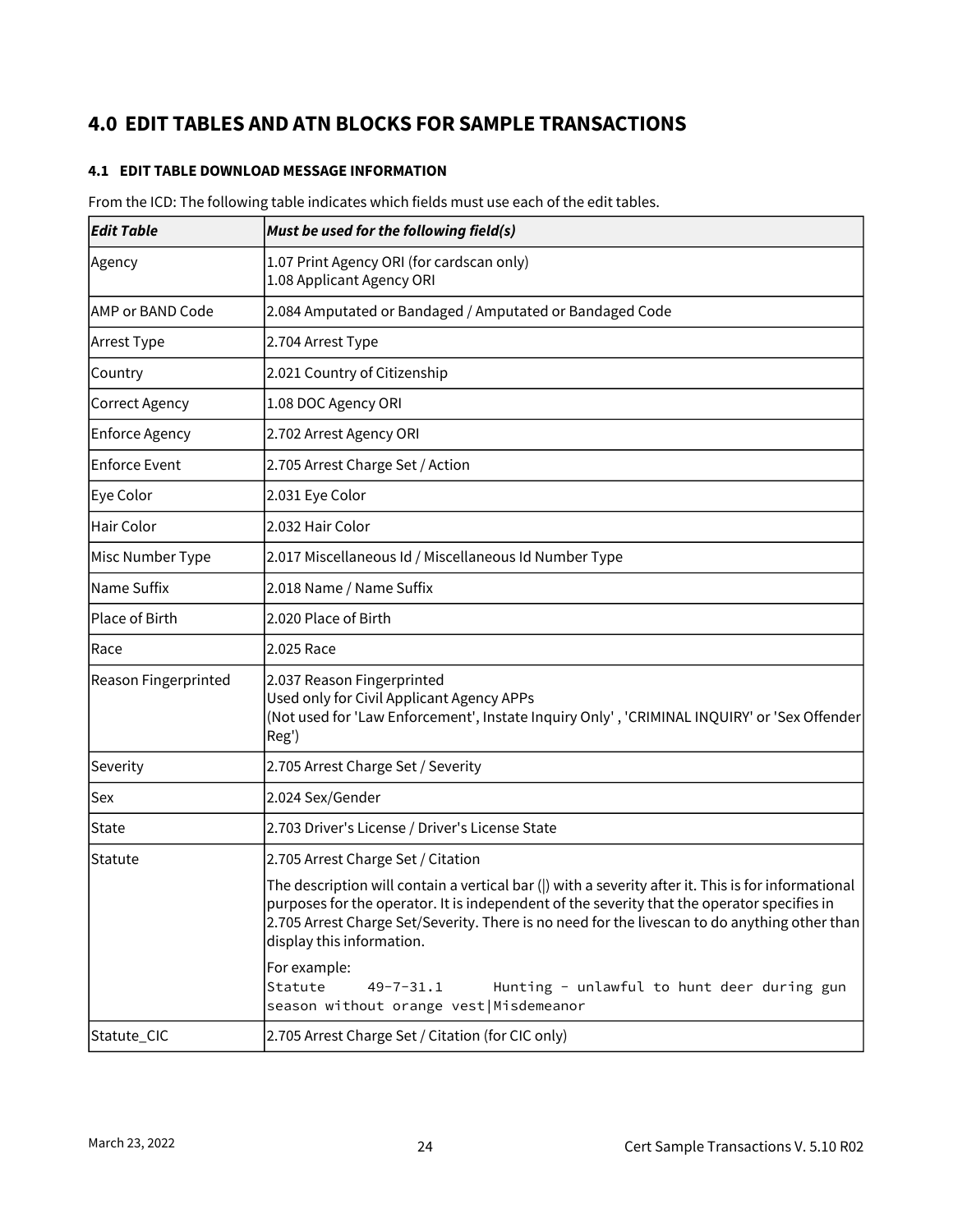| <b>Edit Table</b> | Must be used for the following field(s)                                                                                                     |
|-------------------|---------------------------------------------------------------------------------------------------------------------------------------------|
| lSuffix           | 2.019 Name / Suffix                                                                                                                         |
| Supplement        | 2.705 Arrest Charge Set / Supplement                                                                                                        |
| Tattoo            | 2.026 Scars, Marks, and Tattoos / SMT Code<br>10.040 NCIC Designation Code<br> For example:  <br>Tattoo TAT UL ARM Tattoos, Arm, left upper |
| Yes/No            | l2.035 Palm Prints Available<br>2.036 Photo Available                                                                                       |

#### **Instructions for using the Edit Table file**

- The message has email header lines as described in the ICD appendix E.1.
- Before the email header lines are Linux shell script commands that submit this email to the Unix sendmail email application. You will need to replace this with the appropriate commands for your test environment operating system and mail application.
- Usage instructions for the shell script are included in the script so please refer to it. The first argument <email address> will be your station id and the second argument <description> can be any text.
- Note: even though it is the Edit Table Download message, the Subject of the email is EDT.